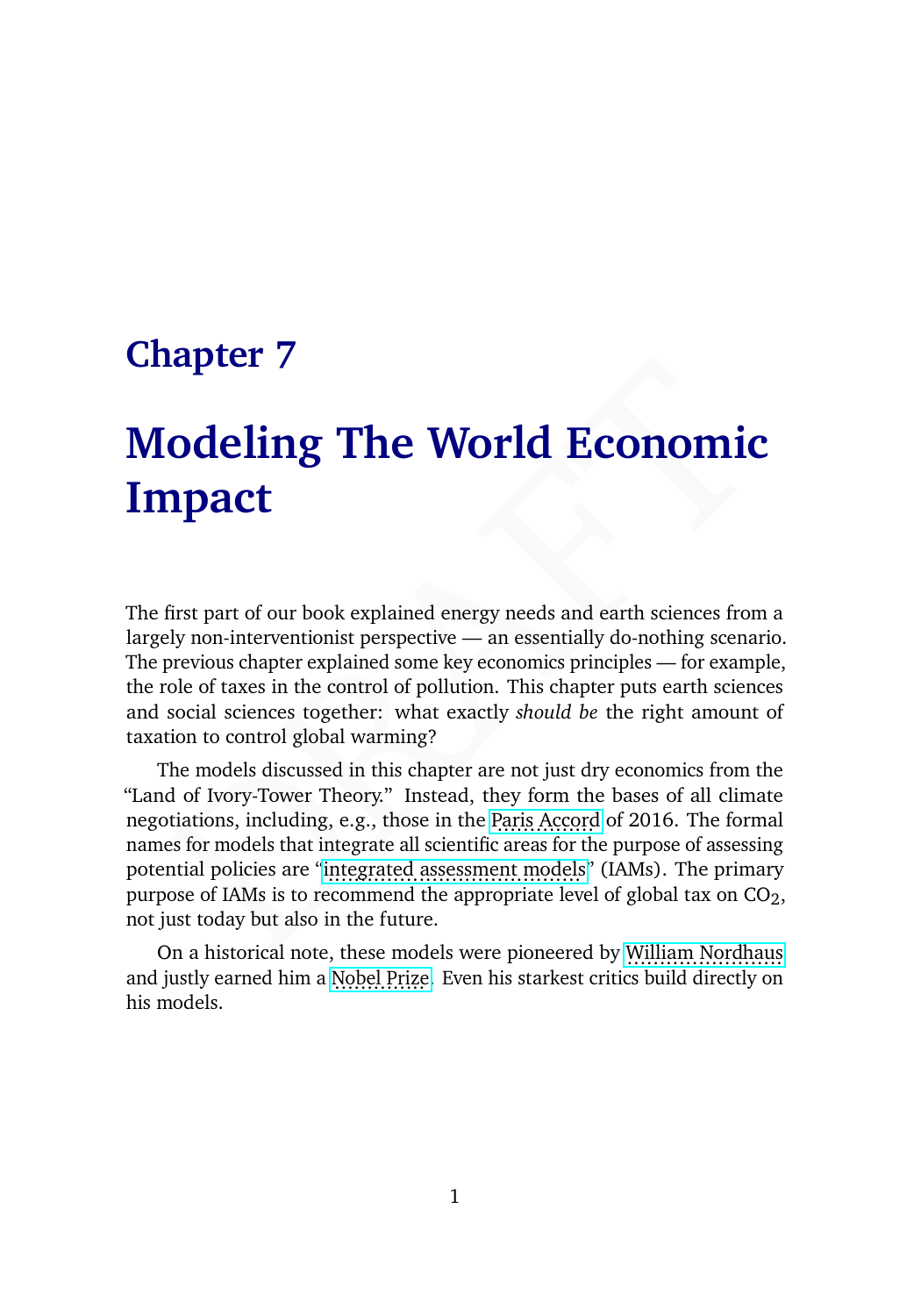### **1 An Economic Sketch of Earth**

**Figure 1.** A Simple Schematic for a Typical Integrated Assessment Model



**Note:** Blue arrows are positive feedback; red arrows are negative feedback. Gray nodes are earth-science-based. The modeler tweaks the CO $_2$  tax controls (in orange) to maximize consumption (in light blue).

**Source:** Inspired by a DICE schema by [David Garcia-León.](https://personal.ems.psu.edu/~dmb53/Earth_System_Models/DICE_Background.html)

Figure 1 shows a basic diagram of an integrated assessment model, largely based on Nordhaus' prominent [Dynamic Integrated Climate-Economy](https://en.wikipedia.org/wiki/DICE_model) (DICE) model. DICE is a relatively simple model — there are far more intricate ones. The diagram, though *not* complete, retains the most important blocks and links. Each of the blocks contains a lot more detail in the actual model and relies on parameters that have to be set by the modeler.

On the left are the two external inputs into the model. The first input is in the orange box, labeled  $CO<sub>2</sub>$  tax. It is under the control of the modeler, who can tweak it to see what the outcomes will be. For arrows, we use red in the model to indicate negative input or feedback and blue to indicate positive input or feedback. Higher taxes reduce production — there is less money available to the producer — which is why the arrow is red. The second input into the model is technology. In the basic DICE model the rate of technical improvement is constant but tunable by the researcher. Technology marches steadily upward and improves production (and also adaptation), which is why the arrow is blue.

The cyan box in the middle of the diagram is consumption, the key output. Consumption here is to be interpreted broadly, including all goods and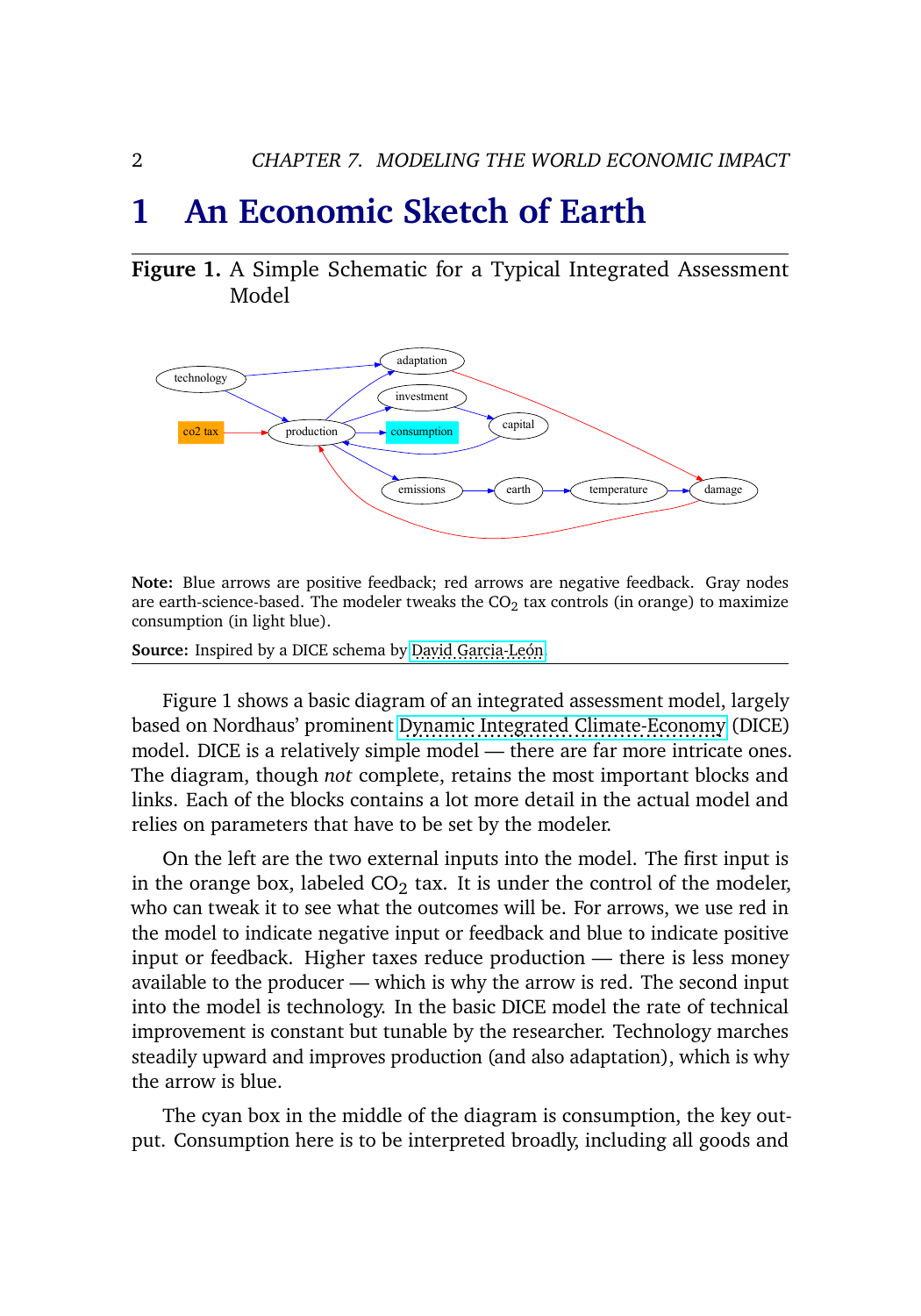#### 1. AN ECONOMIC SKETCH OF EARTH 3

services. It could and should include human pleasure derived from a natural environment with species diversity, but typical models usually employ narrower measures. The ultimate goal (of the modeler) is to adjust the  $CO<sub>2</sub>$  tax to obtain the highest possible time path of consumption.

Digging deeper into the graph offers a few more insights. The production output can be consumed, or it can be used to fund adaptation (such as building dykes or purchasing air conditioning) or to invest in future production. But more production also increases emissions. At this point, the earth sciences from Chapters 1–4 come into play (gray boxes) — determining how human emissions change Earth's global temperatures. The damages caused by rising temperatures then feed back and reduce production, and thereby consumption.

There are many nodes and links not included both in this stylized diagram and in the actual full DICE model. For example, the model does not even have a node for population growth, although population growth influences nearly every other aspect of the economic model. Instead, there is some assumed rate of population growth that is simply fed into the model. Furthermore, technology could affect investment, investment could affect adaptation, and so on.

Yet even with the simplified structure, the feedback effects in DICE are so plentiful that even Nordhaus says that he often does not intuitively understand how an adjustment of the inputs will change the outputs until he tries it out. For example, consider this feedback effect: if temperature rises, it creates damages which lower production, which lowers emissions, which can then lower temperature in the future, and so on.

The most important and ethically most contentious parameter is not even visible in the diagram. It is the *[discount rate](https://en.wikipedia.org/wiki/Social_discount_rate)*. Discounting is the process of determining how much humanity would be willing to pay today (a concept called [present value\)](https://en.wikipedia.org/wiki/Present_value) in order to avoid  $$1$  of harm in the future (a concept called [future value\)](https://en.wikipedia.org/wiki/Future_value). Different discount rates are also needed depending on how far in the future the harm is expected to occur — in DICE, it could be in a century or later.

Some specific discount rate assumptions are necessary to make it possible to add up the welfare of people living in different centuries in order to arrive at one total overall "[social welfare"](https://en.wikipedia.org/wiki/Social_welfare_function) measure. A simpler verbal version of the discount rate question is this: How should humanity value one extra dollar for a person living today compared to one extra dollar for a person living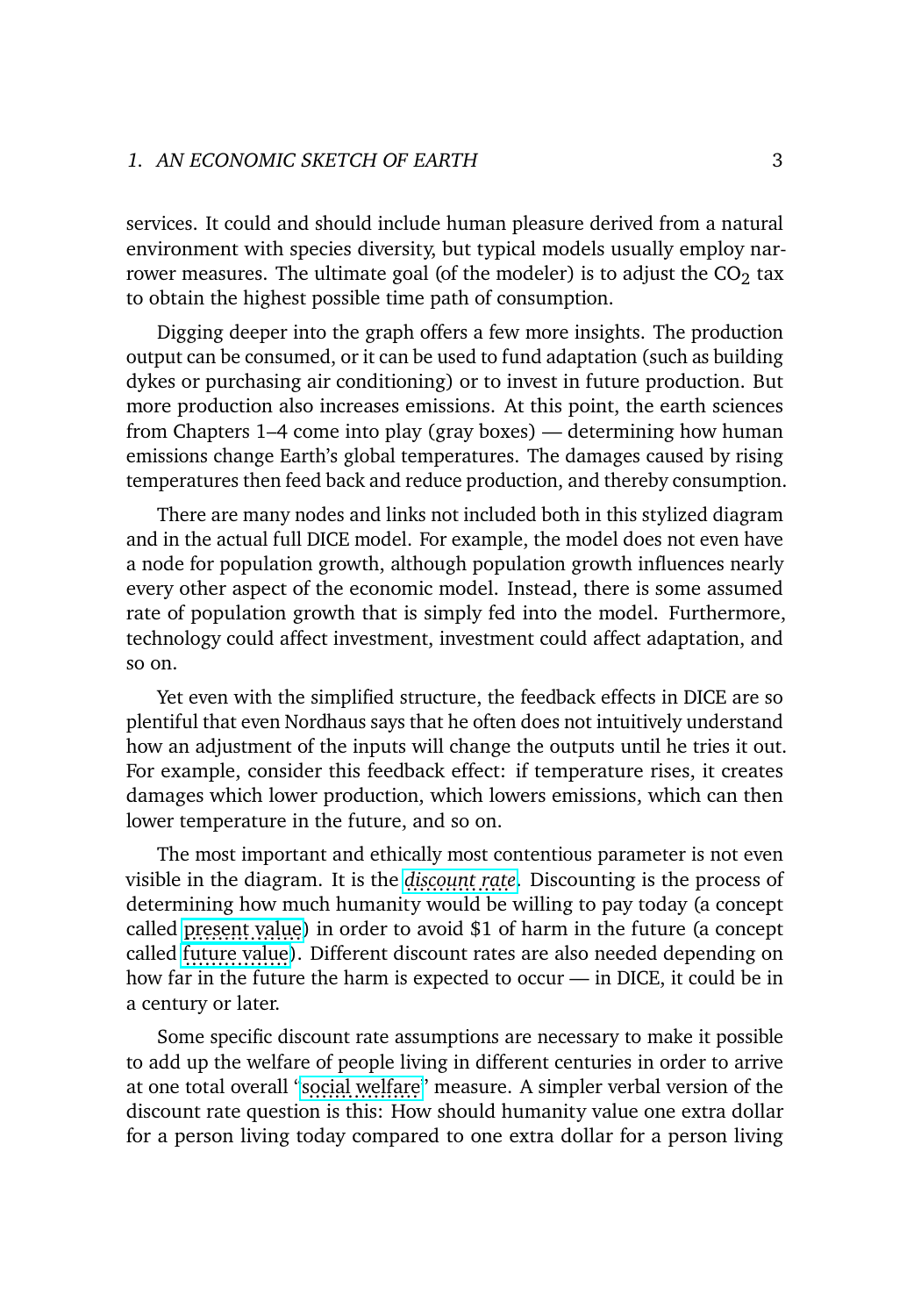100, or even 500, years from now? As simple as the question appears, it is fiendishly difficult to answer — and it is really more of a philosophical than a scientific question. We will explain this concept in more detail in Section 4. For now, just take note of the fact that the choice of discount rate can have a large effect on the optimal  $CO<sub>2</sub>$  tax prescribed by DICE and other integrated assessment models.

### **2 What Goes In and What Comes Out?**

The DICE model considers *only* the next 200 years. Thus, Nordhaus can play with about 200 "knob settings" labelled "Global Tax on  $CO<sub>2</sub>$  in Year X" or "emission-control incentives." By twisting these control knobs, Nordhaus can determine how various settings will likely change the total social welfare. He fiddles with the knobs until he finds the 200 settings (one for each year) that maximize social welfare. This social welfare is the sum of all human future (discounted) consumption, today and in the future. Because of discounting, the value of consumption in future years depends on the discount rate. Future consumption is less valuable than current consumption.

Nordhaus' latest model considers many scenarios ("cases"), but we focus on just three:

- 1. A "base" case, which was essentially Earth without any active intervention as predicted in 2010–2015, i.e., before clean technology truly took off. It is now viewed as a more pessimistic scenario.
- 2. A case where the world intervenes to limit the *average* temperature increase to 2°C by 2200. This case is inspired by the Paris Accord, but the limit is softer in that it may be briefly exceeded.
- 3. A Nordhaus preferred optimal cost-benefit solution, tuned to maximize social welfare.

The left plot in Figure 2 shows the 200 knob settings for the 200 (future annual) global  $CO<sub>2</sub>$  taxes. They are stated in terms of dollars per ton of  $CO<sub>2</sub>$ emitted. Unfortunately, the optimal  $CO<sub>2</sub>$  taxes are also usually called the "social cost of carbon" instead of the "social cost of carbon-dioxide," which is what they really are.<sup>[1](#page-25-0)</sup> (As if the subject were not difficult enough, the experts

<sup>&</sup>lt;sup>1</sup>We mentioned in Chapter 2 that 1 ton of carbon (C) turns into 3.67 tons of  $CO<sub>2</sub>$  when burned. When the experts write about a social cost of carbon of \$50 per ton, if taken literally,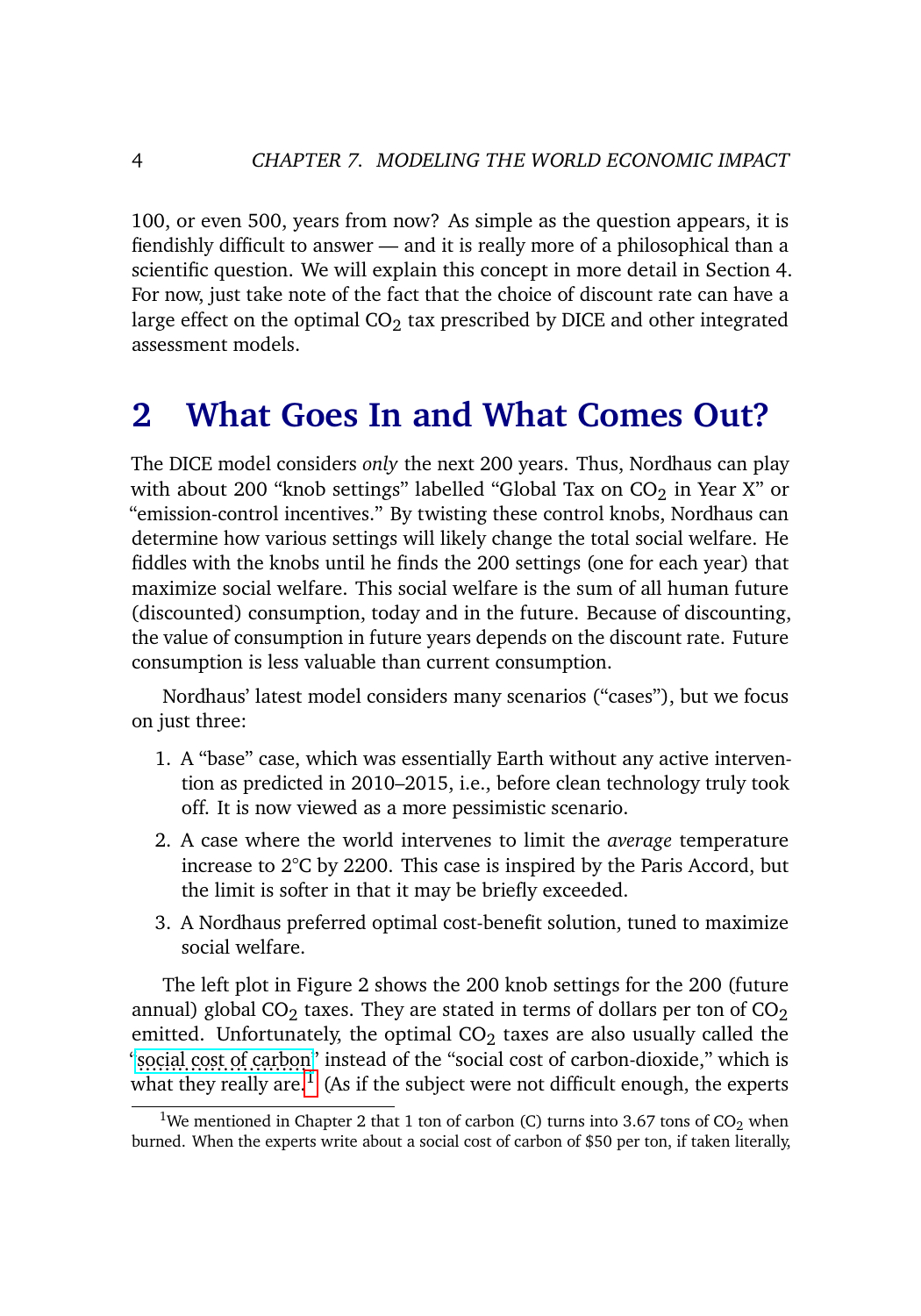

**Note:** The base scenario is pessimistic and without intervention. The Nordhaus scenario is a welfare-maximizing solution on aggregate consumption (not per-capita). The Limit 2°C scenario is a constrained welfare-maximizing solution, keeping the average temperature by 2200 below 2°C.

have found yet another way to make understanding even simple concepts more confusing!)

Under Nordhaus' parameter settings (especially, but not only, the discount rate), the optimal  $CO<sub>2</sub>$  tax starts at about \$40/tCO<sub>2</sub> today, rises to about \$50 by mid-decade, \$100 by mid-century, \$200 by 2080, and \$300 by 2100.[2](#page-25-0) By the end of the century, only the most exceptional activities that produce  $CO<sub>2</sub>$ would still remain viable. The 2°C-average-limit scenario by 2200 requires

this would imply that it would be \$183 per ton of CO<sub>2</sub>. However, this is not what they mean. Instead, they mean \$50 per ton of  $CO<sub>2</sub>$ . Grrrr....

 ${}^{2}$ Estimation of the social cost of carbon remains controversial. Based on a meta analysis, [Peter Howard and Thomas Sterner](https://link.springer.com/content/pdf/10.1007/s10640-017-0166-z.pdf) report that when the Nordhaus damage function is replaced by their preferred estimate of the temperature-damage relationship, the result is a three- to four-fold increase in the SCC relative to the 2015 DICE model, depending on the treatment of productivity. [Burke et al.](https://www.nature.com/articles/nature15725) estimate significantly higher damages of about 20% of GDP. If they are correct, the SCC should be much higher. This will be an interesting field of research for economists for many years.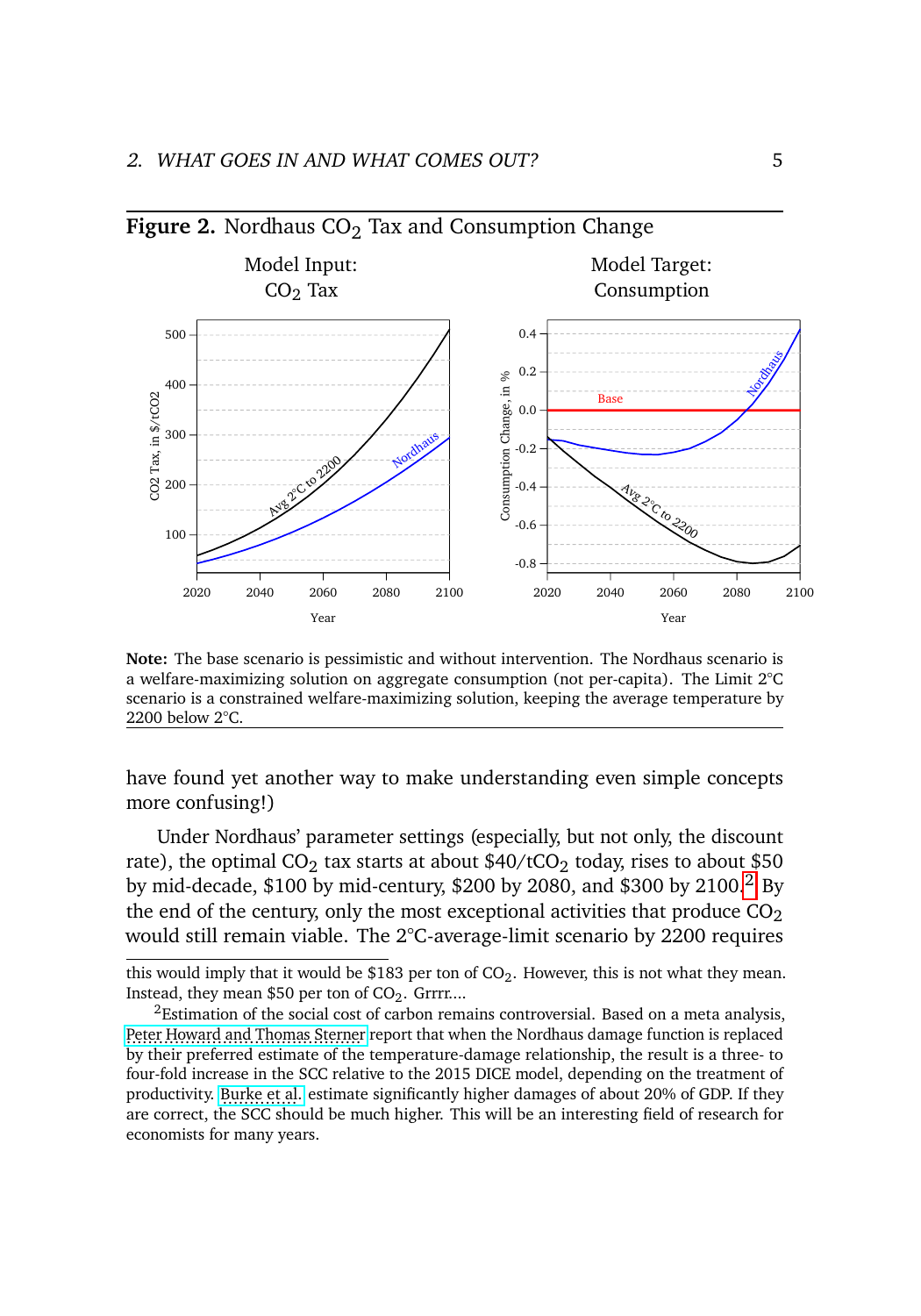imposing taxes more aggressively — reaching  $$200/tCO<sub>2</sub>$  two decades earlier than under Nordhaus' preferred solution. At the end of the current century, with its  $CO<sub>2</sub>$  tax of \$500/tCO<sub>2</sub>, emissions will have already dropped into negative territory. (Not shown, the Paris Accord would require even steeper taxes.)

Both tax functions start reasonably low but increase ever more steeply. This is because the sudden imposition of a high  $CO<sub>2</sub>$  tax would not allow industries to adapt. A more sudden tax of, say,  $$200/tCO<sub>2</sub>$  next year would bankrupt a lot of businesses that could not switch instantly to cleaner sources of energy. The smooth and predictable rising tax greatly reduces this economic harm.

#### **Pollution Taxes and Welfare**

The right plot in Figure 2 shows how taxes influence the time path of consumption. Any  $CO<sub>2</sub>$  abatement imposes some current consumption diminution compared to the base case. However, under the Nordhaus plan, the reduction is fairly mild. It remains under about 0.2% of current consumption. (With global GDP of about \$90 trillion, this is still almost \$200 billion!) Moreover, children born today will still reap some of the benefits of their parents' sacrifice — around 2090, their consumption will exceed what they would have had if no mitigation measures had ever been instituted.

As we mentioned in the previous chapter, if the OECD were to have to pay for the reduction alone (without the help of China, India, etc.), a rough estimate would be that its GDP-proportional cost would be about 0.5% of consumption in 2050; if the US were to do it alone, its cost would be about 1% of its GDP.

In contrast, the 2°C average limit by 2200 is far more costly, with the largest losses of nearly 1% imposed on our children. This plan is also never optimal in the sense of maximizing consumption. The  $2^{\circ}$ C sets a target that will make not only us but our children worse off. (This assessment could, however, be wrong if the Nordhaus model is wrong. Then again, all assessments are based on models that could be wrong.)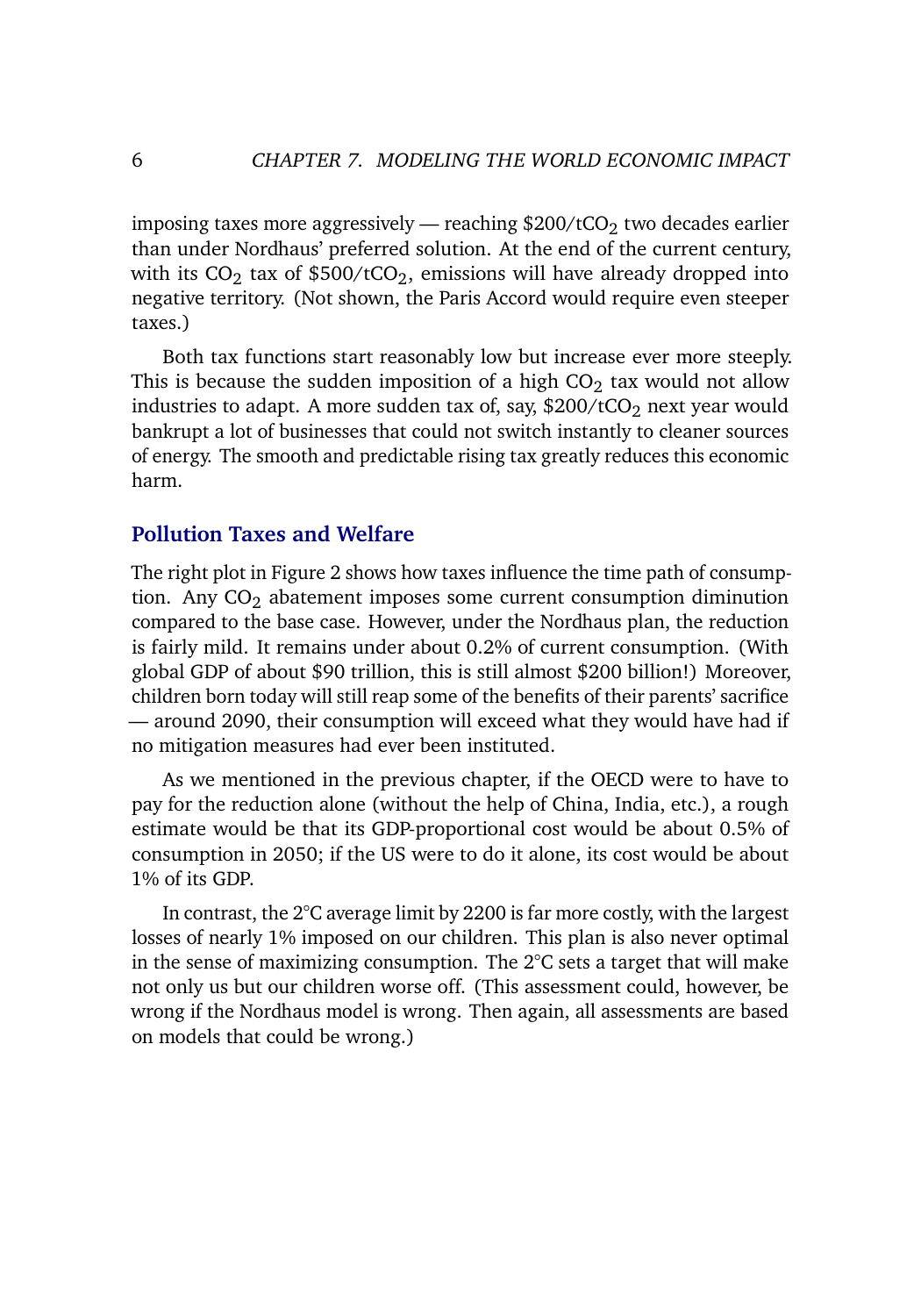#### 2. WHAT GOES IN AND WHAT COMES OUT?  $7$

#### **Earth Temperature and Others**

After Nordhaus has found his best 200 knob settings, his model yields three other interesting outputs. They are plotted in Figure 3: human  $CO<sub>2</sub>$  emissions,  $CO<sub>2</sub>$  concentration in the atmosphere, and the increase in average global temperature.

The plot on the top left shows how both Nordhaus and the 2°C goal curtail emissions in comparison to the base case. In the base case,  $CO<sub>2</sub>$  emissions rise throughout the century, before leveling off at about 70 GtCO $_2$ /year. Limiting the temperature increase to an average 2°C by 2200 requires pushing human emissions below zero before the end of the century. The Nordhaus plan is more forgiving, pushing emissions to about 20  $GtCO<sub>2</sub>/year$ .

The plot on the right shows that the Nordhaus plan allows atmospheric  $CO<sub>2</sub>$  exceeding 600 ppm for a while, whereas the  $2^{\circ}C$  plan limits it to about 580 ppm. Both plans are still much better than the pessimistic base case, which has atmospheric  $CO<sub>2</sub>$  reaching levels of approximately 850 ppm by century's end and continuing upwards beyond that. Fortunately, this base case is largely technologically obsolete by now.

The bottom plot shows that planetary temperature responds slowly to changes in atmospheric  $CO<sub>2</sub>$ . Thus, even the  $2^{\circ}C$  plan "only" reduces temperature by about 1°C relative to the base case scenario (an increase of 3.2°C instead of 4.2°C). The Nordhaus scenario allows for about a 0.3°C greater temperature increase than the 2°C average-limit scenario by the end of this 21st century. However, both curves continue to rise steeply beyond the year 2100. Visually, they suggest that the average temperature will rise by more than  $4^{\circ}$ C over a 200-year time frame.<sup>[3](#page-25-0)</sup>

#### **sidenote**

The 2021 IPCC report now includes [Shared Socioeconomic Pathways \(SSPs\).](https://en.wikipedia.org/wiki/Shared_Socioeconomic_Pathways) These can be viewed as a step or component on the way to an IAM. They attempt to guess how different government policies, economic growth, and environmental aspects might flow into different [Representative Concentration Pathways \(RCPs\),](https://en.wikipedia.org/wiki/Representative_Concentration_Pathway) explained earlier in Chapter 4). For example, SSP 1 paints a low-economic growth picture based on pervasive environmentalist sentiments all over the world, with reduction of inequalities. SSP-5 paints a high-economic growth picture fueled by fossil fuels. In our opinion, the SSPs are poor alternatives to a full IAM. We are not fans of the SSPs.

 $3$ The models care only about consumption over a century or two. Our understanding is that this is ok, because fossil fuels are likely to be exhausted in about 100-200 years.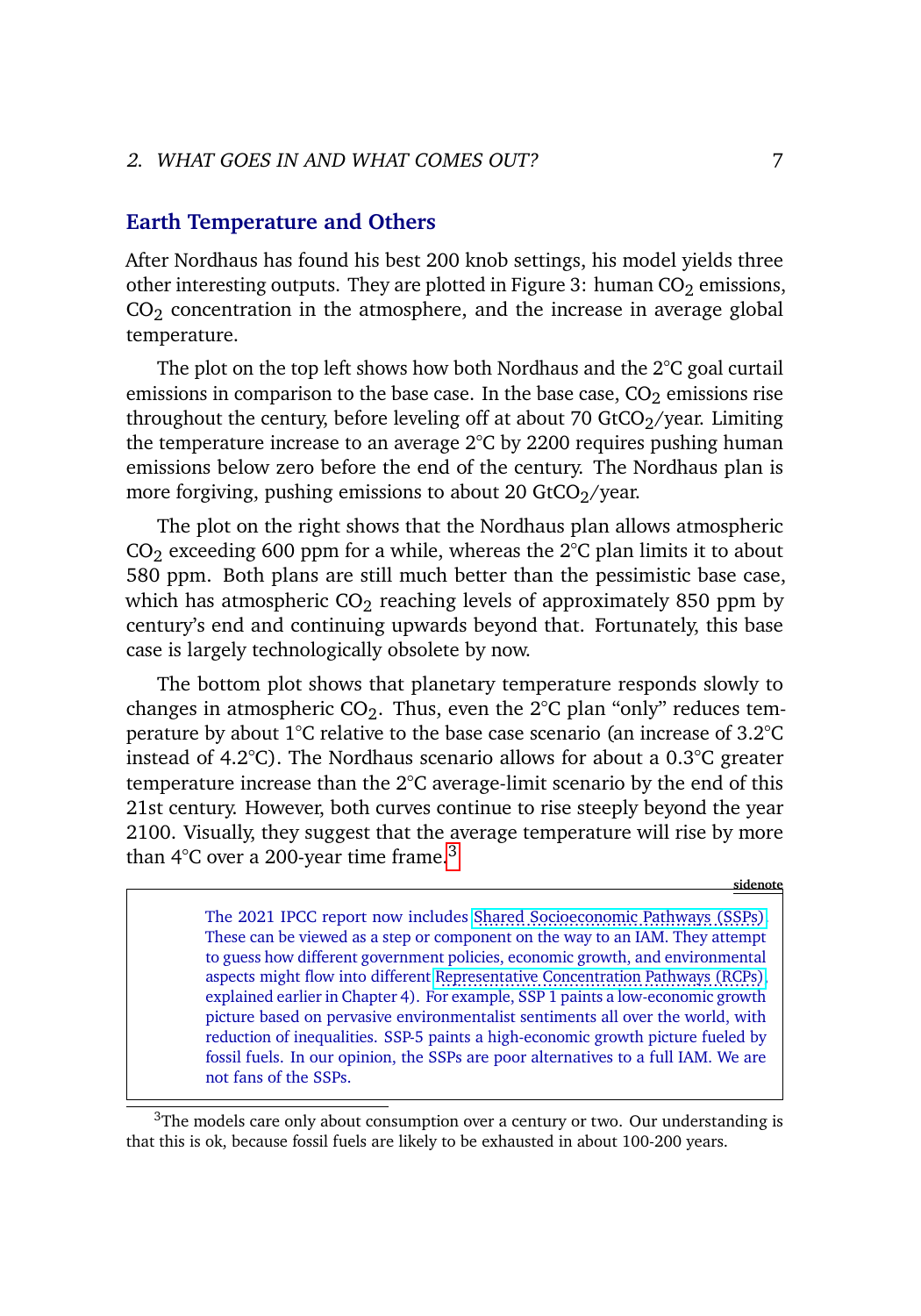

**Source:** Courtesy of William Nordhaus. Temperature is relative to 1980. (Thus, 2020 is 1°C.)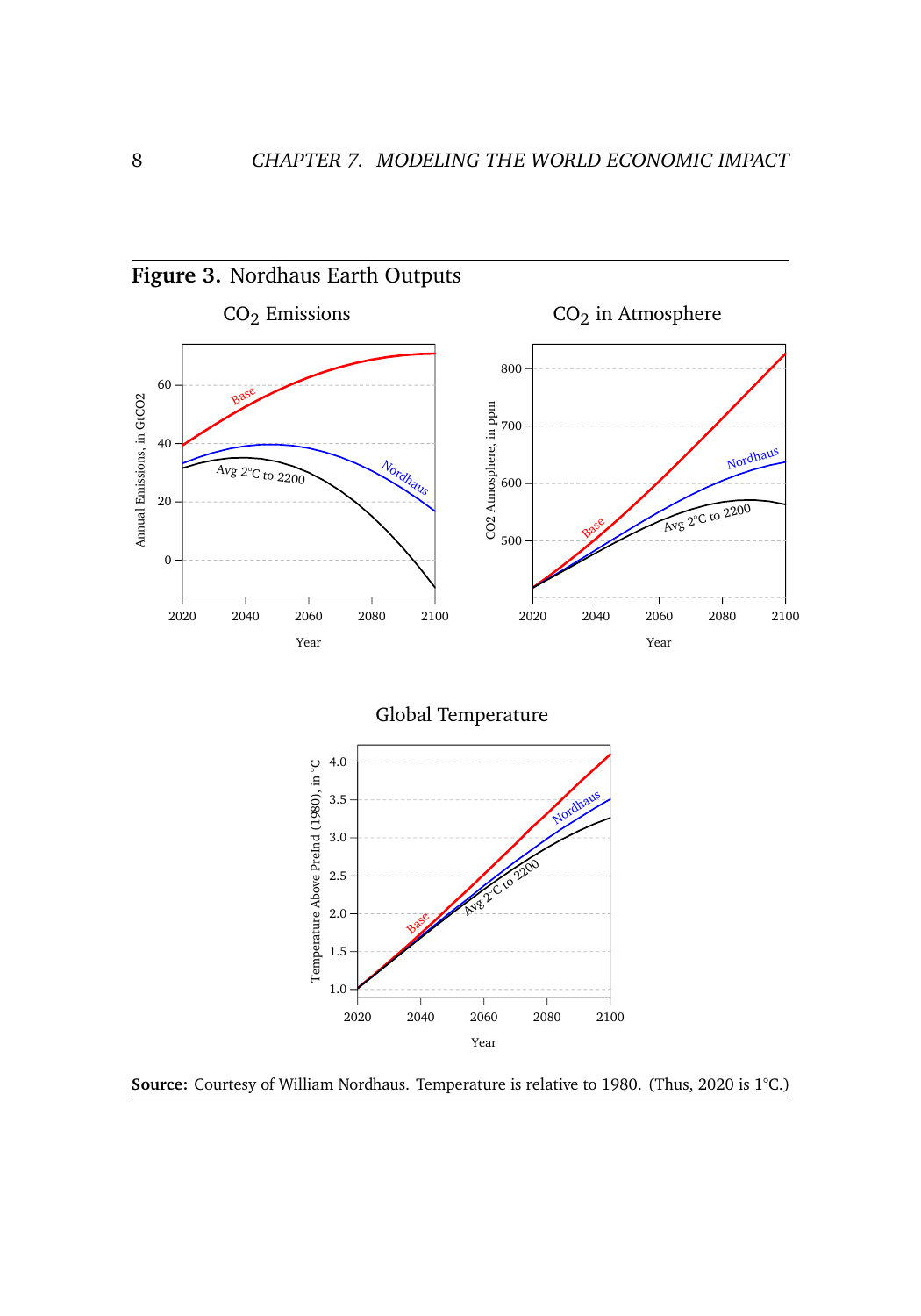### **3 What is the Scientific Consensus?**

The methods of the Nordhaus model have been widely accepted by the scientific community. Even his critics have adopted his approach to modeling the economic impact of climate change. But this does not mean that they agree with his model parameter choices or conclusions. Many of these parameter choices are model inputs that require judgment.

For example, what is the rate of technological change? In its first version "DICE 1.0," Nordhaus' model was too conservative in its assessment of technological progress, especially with regard to clean-energy technology. No one expected it to advance as quickly as it did. Even Nordhaus did not — though economists generally tend to be more optimistic than other scientists about human inventiveness when money is at stake.

In addition, how will technology and preferences influence how industry and consumers will curtail activities if each  $1 \text{ tCO}_2$  imposes a tax of \$50? It is easy to estimate the reduction on the margin for the first ton or even the first billion tons. It is difficult to estimate the reduction for all 30 billion tons emitted today.

Furthermore, what will be the growth rate of the world economy over the next 100 years and what will be the damage caused by global warming? Economists cannot predict economic activity over such long horizons.<sup>[4](#page-25-0)</sup>

The integrated assessment modelers also have to update their models constantly. The world is changing and the models are becoming better. This is the case for both the economics and the earth sciences components. There are also disagreements. The adoption of different parameters has led different researchers to recommend different global  $CO<sub>2</sub>$  taxes.

Table 4 illustrates a range of estimates for the first year's recommended tax. In all models,  $CO<sub>2</sub>$  taxes would rise smoothly in future years.

The most prominent recommendation for the social cost of carbon-dioxide is Nordhaus' updated estimate, which stands at about  $$50/tCO<sub>2</sub>$  today. The leading alternative take was published by economist [Nicholas Stern](https://en.wikipedia.org/wiki/Nicholas_Stern,_Baron_Stern_of_Brentford) in 2006 (in a 700-page "page turner," called the ["Stern Review.](https://www.climatecentral.org/news/climate-economists-stern-review-20827)") As early as 2006,

<sup>&</sup>lt;sup>4</sup>This makes it all the more remarkable how confident some natural scientists seem to be about assessing the same economic growth and damages that economists are so reluctant to assess.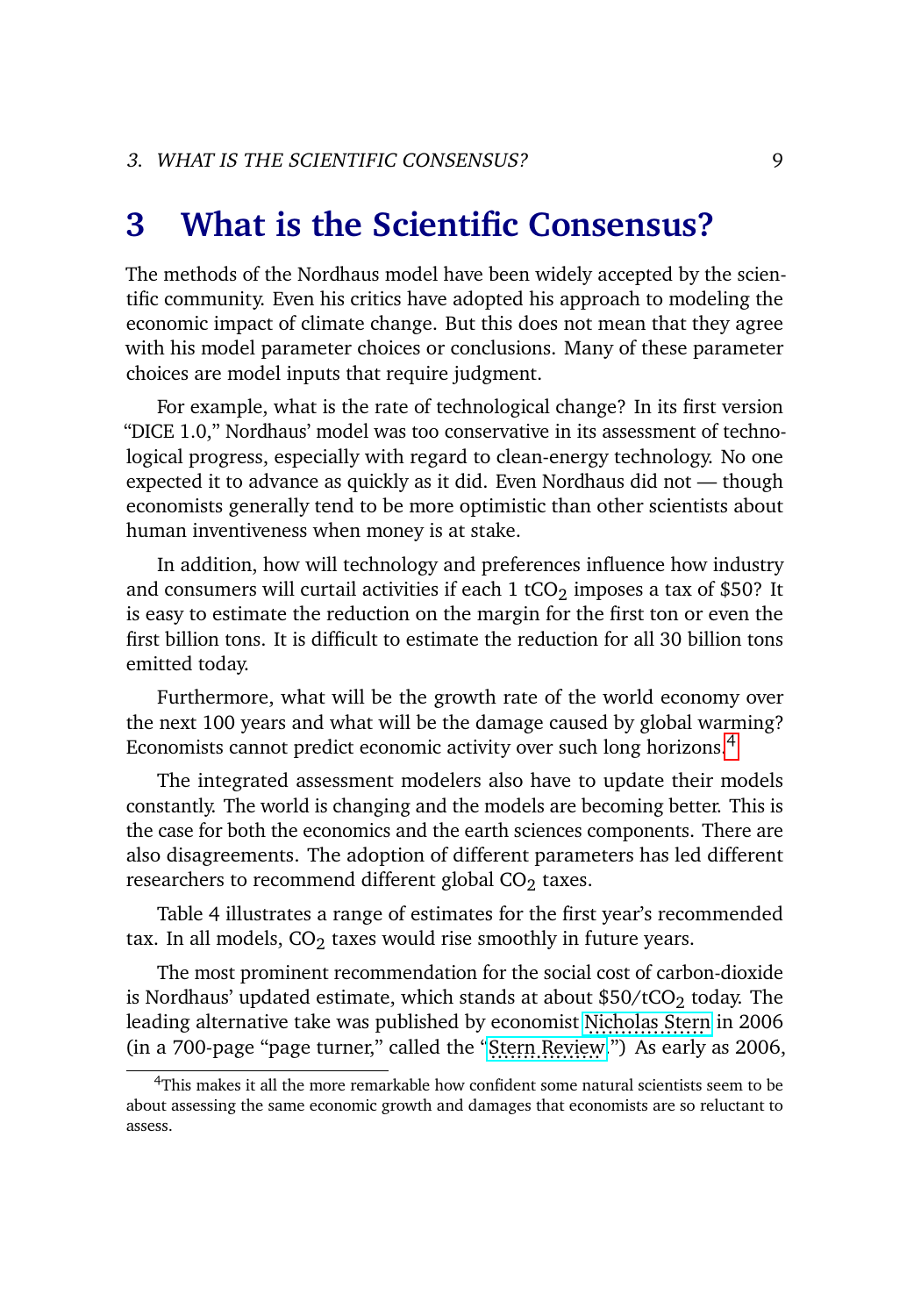| Politics    |      | <b>Model-Based Estimates</b> |                                            |  |  |                                       | Pindyck Survey |  |                           |
|-------------|------|------------------------------|--------------------------------------------|--|--|---------------------------------------|----------------|--|---------------------------|
| Trump Biden |      |                              | <sup>1</sup> IAWG Nordhaus Stern Typ Range |  |  |                                       |                |  | Economists Climatologists |
| $\leq$ \$5  | \$51 | \$50                         | \$50                                       |  |  | $$80 - $15 \text{ to } $2,500$   \$80 |                |  | \$120                     |

| Table 4. Various Estimates of An Appropriate $CO2$ Tax (circa 2020) |  |  |
|---------------------------------------------------------------------|--|--|
|---------------------------------------------------------------------|--|--|

**Note:** These taxes are often referred to the "social cost of carbon," though "social cost of carbon-dioxide" would have been a far better name. (No one is thinking of taxing graphite.) The numbers in the table are reasonably representative but not exact. IAWG is the [Interagency](https://iawg.gov/) [Working Group,](https://iawg.gov/) whose estimates are used by the U.S. government for planning purposes.

Stern advocated a global carbon tax of  $$85/tCO<sub>2</sub>$ , where it still stands today (rising to  $$100/tCO<sub>2</sub>$  as early as 2030). In 2006, this high a recommendation was a shock to policy analysts — a time when Nordhaus was still advocating  $$30/tCO<sub>2</sub>$ .

There are also other estimates developed by international organizations and U.S. government agencies. For instance, the [U.S. Interagency Working](https://iawg.gov/) *[Group](https://iawg.gov/)* (IAWG), first formed during the Obama administration to help planning for climate change, suggests  $$51/tCO<sub>2</sub>e$  in 2021. There have also been numerous surveys conducted by various experts, including academics. Typically, economists recommend lower taxes than climate scientists (\$80 vs \$120). However, in line with the theme of our book, the differences among them is practically irrelevant. Both numbers are so high that both mean the same thing for practical purposes today: immediate drastic  $CO<sub>2</sub>$  tax increases and  $CO<sub>2</sub>$  emission reductions.

In sum, the most reasonable estimates, as of 2021, seem to suggest an appropriate global  $CO<sub>2</sub>$  tax in the range of \$50–\$100/tCO<sub>2</sub>, rising ever more steeply into the future. Despite their natural cantankerousness, it's remarkable how many prominent economists agree. An [Economists' Statement](https://www.econstatement.org/) published in the Wall Street Journal in January 2019 was signed by over 3,000 economists including all living Nobel Prize winners and all past heads of the Federal Reserve. It advocated a tax similar to that suggested by the basic Nordhaus model.

Where are we now? Ironically, the actual worldwide tax on  $CO<sub>2</sub>$  seems to be *negative*. For example, in the United States, the fossil-fuel industry benefits from [large direct subsidies](https://arstechnica.com/tech-policy/2021/03/biden-plan-eliminates-billions-in-fossil-fuel-subsidies/) — estimates range from about \$2 to \$60 billion for the \$180 billion industry, the equivalent of a subsidy of about \$0 to  $$50/tCO<sub>2</sub>$ .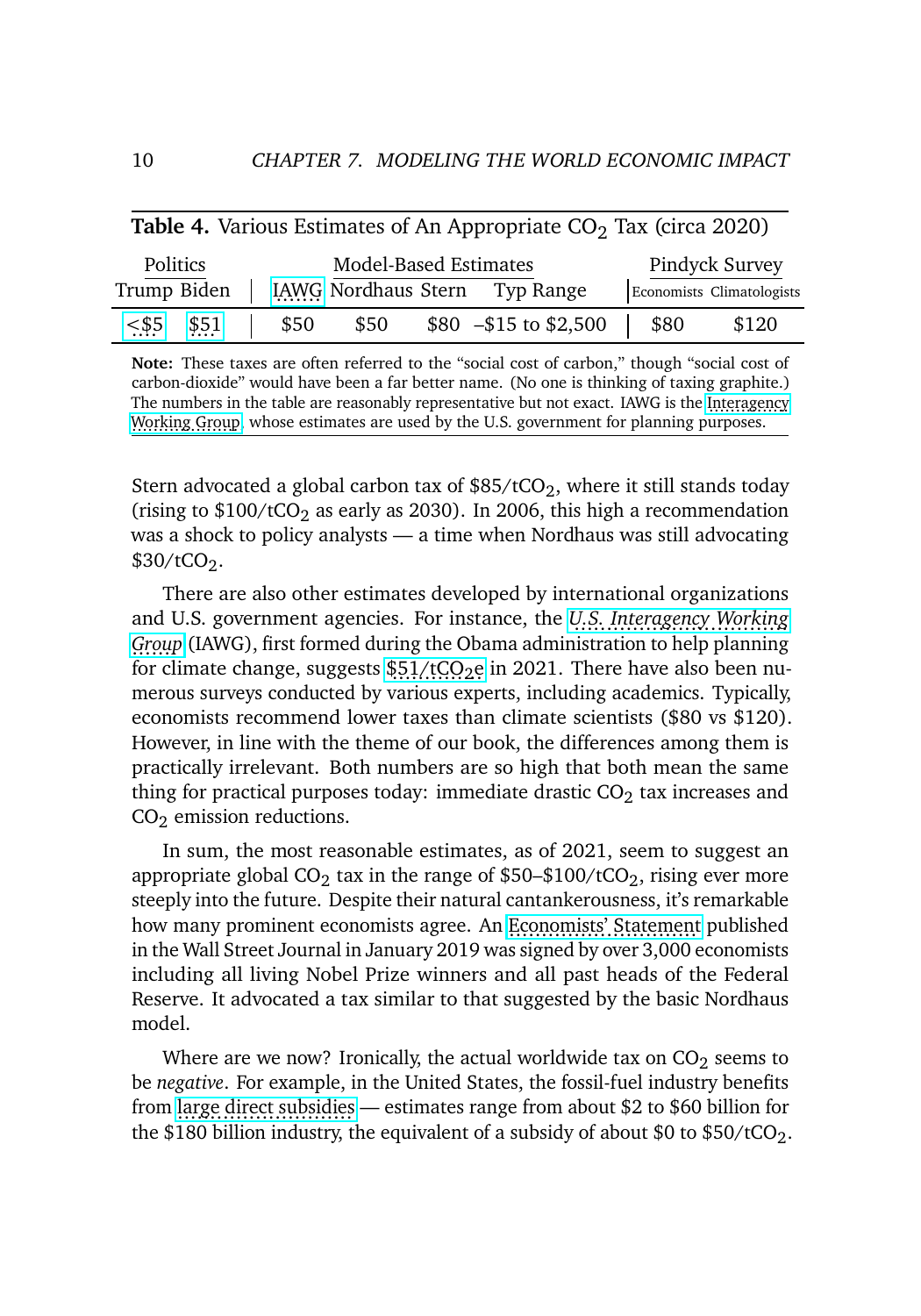Worldwide, it is even worse. The [International Monetary Fund](https://en.wikipedia.org/wiki/International_Monetary_Fund) (IMF) has estimated that global fossil-fuel subsidies were [\\$500 billion](https://www.imf.org/en/Topics/climate-change/energy-subsidies) (or \$15/tCO<sub>2</sub>) in 2017.[5](#page-25-0)

When we write that humankind needs to *move the needle* now, the differences between Nordhaus and Stern, or economists and climate scientists, no longer seem so large in light of the world's actual negative tax rate. Arguing about \$50 vs. \$80 next year is creating discord for no good reason. Where it matters, all agree. The world today has a ridiculously low and harmful tax rate on  $CO<sub>2</sub>$  emissions.

#### **What a CO2 Tax Means**

|                     | tCO <sub>2</sub> e<br>/Unit |       | \$50    | Addtl Tax per $tCO2$<br>\$100 | \$200 | Price<br>Increase         |
|---------------------|-----------------------------|-------|---------|-------------------------------|-------|---------------------------|
| Oil, 1 Barrel       | 0.43                        | \$50. |         | \$75 \$100                    | \$150 | 50%                       |
| Gasoline, 1 Gallon  | 0.01                        | \$2   | \$3     | \$4                           | \$5   | 50%                       |
| Coal, Railcar /1000 | 0.18                        | \$5   | \$15    | \$25                          | \$35  | $5\times$                 |
| Natural Gas, 1 MCF  | 0.055                       | \$3   | \$5     | \$8                           | \$15  | 2x                        |
| Tree, 1             | $-0.06$                     | \$0   | $-$ \$3 | -\$6                          |       | $-\$12$ (> Planting Cost) |

### Table 5. Price Increases With a CO<sub>2</sub> Tax

**Source:** CO<sub>2</sub>e/unit emission estimates are from the [EPA Calculator Equivalences.](https://www.epa.gov/energy/greenhouse-gases-equivalencies-calculator-calculations-and-references) The natural gas is emissions at the smokestack and excludes emission on the supply chain.

Most of us do not know intuitively what a  $CO<sub>2</sub>$  tax really means. Thus Table 5 translates a tax per ton of  $CO<sub>2</sub>$  into more familiar terms. For example, at  $$100/tCO<sub>2</sub>$ , the gasoline price would double, i.e., gasoline would cost in the United States what it already costs in Europe. We will explain in Chapter 10 that coal is price-wise already on the ropes, even with common coal subsidies. Coal would become uncompetitive given any reasonable  $CO<sub>2</sub>$  tax in most parts of the world. In a sense, a  $$100/tCO<sub>2</sub>$  on coal might as well be a  $$1,000/tCO<sub>2</sub>$ tax. Natural gas prices would double, thereby doubling winter heating costs

 ${}^{5}$ It rises to a misleading headline estimate of [\\$5.2 trillion](https://www.vox.com/2019/5/17/18624740/fossil-fuel-subsidies-climate-imf) (a stunning 6.5 percent of global GDP in 2017) if speculative estimates of worldwide pollution and global-warming harmful effects are added.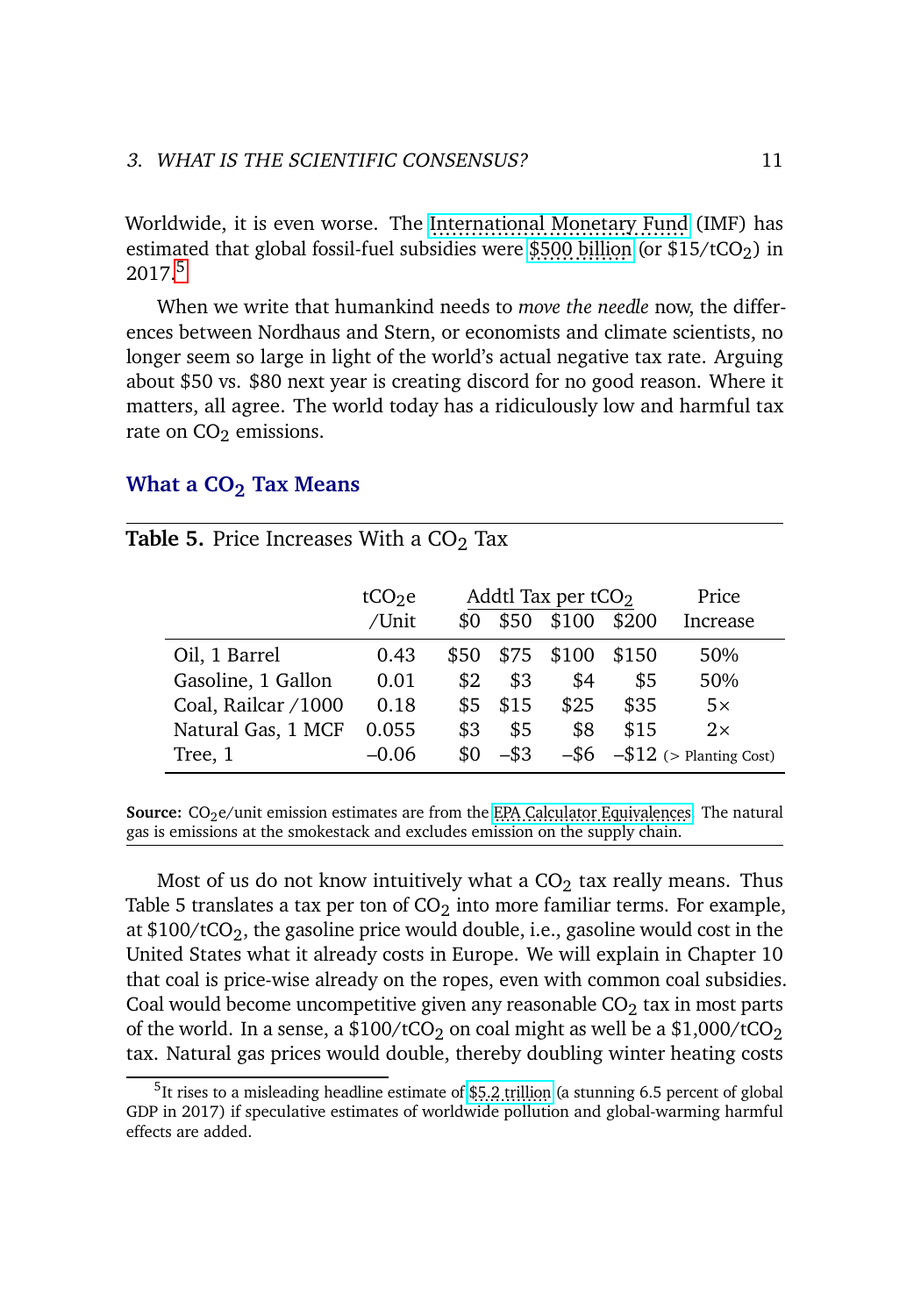for most U.S. households — more if [gas leaks](https://www.bloomberg.com/features/2021-methane-hunters-climate-change/) are taken into account. (Not shown here, electricity costs would likely also double at  $$100/tCO<sub>2</sub>$ .)



Fortunately, sensible adaptation would allow most people to offset much of the cost increases. For instance, people could drive less and in smaller electric cars. New heating and cooling systems with tank reservoirs could charge during those times of the day when electricity would not be more expensive but *less* expensive than it

is today. Planting trees would become more economical with appropriate subsidies, and thus so would probably anything constructed out of wood. In addition, governments could and should reduce other taxes if they can collect necessary revenues through fossil-fuel taxes instead.

Another way to look at the cost of a  $CO<sub>2</sub>$  tax is to add up the typical spending increase it would cause based on the numbers above. The 2°C path in Figure 2 suggests an 0.5% loss in consumption in about one decade when the tax reaches about  $$100/tCO<sub>2</sub>$ . In the figure, this loss was partly mitigated by adaptation and made easier by a  $CO<sub>2</sub>$  tax that starts low. A more immediate and sudden  $$100/tCO<sub>2</sub>$  tax would reduce consumption by about 1%.

Let's translate a 1% consumption reduction into more meaningful terms. None of the following calculations are exact, but they do convey the intuitive implication of  $CO<sub>2</sub>$  reductions. The median household in the United States today earns about \$65,000/year (many with two earners) and pays about \$13,000/year in rent. Thus, a  $$100/tCO<sub>2</sub>$  tax with its 1% net consumption cost<sup>[6](#page-25-0)</sup> effectively would cost the median household the equivalent of about two weeks' rent, about \$250 per year. The Nordhaus plan would be only about three days' rent (0.2%). The Stern plan would be about one month's rent. The numbers would be much higher if the OECD or the US had to go it alone without the participation of China, India, etc.

If the whole enterprise of reducing emissions is to be successful, it has to be global. Poorer people and countries cannot afford to pay as much,

 $6$ We explained in the previous chapter that the tax is not lost. Thus, the tax could well be \$1,000, but \$750 may substitute out other taxes, like the income tax.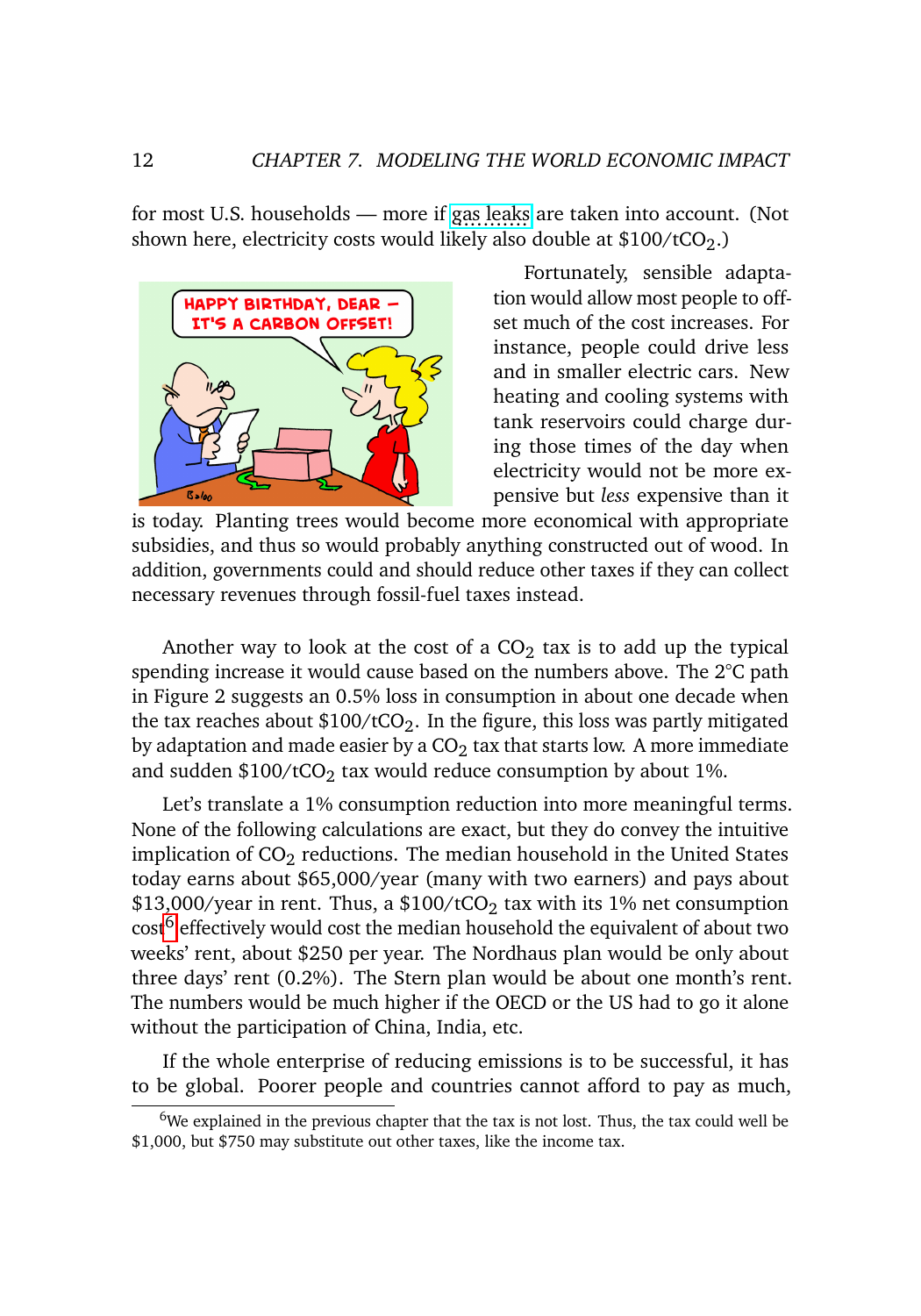but it is important that they contribute, too. Fighting climate change just in rich countries is like fighting a fire only on one side of the house while letting it expand on the other side. And recall that the middle-income China alone already emits more than the entire West together. Nevertheless, richer countries and people would probably have to pay a higher share. Therefore, the consumption sacrifice for Americans would probably have to be more than proportional. Thus, you can imagine something like about one week's rent under the Nordhaus plan, one month under the  $2^{\circ}$ C plan, and two months' rent for the Stern plan.<sup>[7](#page-25-0)</sup>

In future chapters, when we discuss potential tax solutions, we will use a "one month's rent" (for an aggressive but incomplete  $CO<sub>2</sub>$  abatement plan) as an intuitive benchmark cost. It is intended to put the needed contribution on a "fairer" and "more equally affordable" basis. It is *not* a suggestion for how to tax best — it is a thought device to put a  $CO<sub>2</sub>$  tax in perspective — akin to the Economists' B<u>ig Mac Index</u> for measuring price levels across countries.

In the United States, the 1% consumption sacrifice would mean an extra annual "global warming tax" of about \$250 for the typical family. Richer people, like the average resident of [Manhattan or Palo Alto,](https://www.bestplaces.net/cost-of-living/manhattan-ny/palo-alto-ca/100000) would have to pay more. Think an extra \$1,000 or \$2,000 per year. In China, where rents are about [20%](https://www.nationmaster.com/country-info/compare/China/United-States/Cost-of-living) lower, the "global warming tax" would be about \$200 per year. In India, where rents are 70% lower, it would mean about \$75 per year. A global compact to reduce emissions would have to force roughly these kinds of taxes on all households of the world. Fortunately, households could reduce these taxes by polluting more frugally, because the tax would be assessed primarily on  $CO<sub>2</sub>$  emissions. That's the whole point of the tax, after all.

Are you an environmentalist worried about global warming? Have you been advocating for action? If so, how much tax would you be willing to pay?

 $7$ Truly ending all CO<sub>2</sub> increases immediately — as some climate scientists suggest is necessary — could cost as much as six months' rent. So high an immediate goal is not only stupid, it is also unrealistic. Whoever tried this would end up on the guillotine — if not literally, then in their public influence. (Faster technological progress could reduce all estimated costs, but it would also suggest delaying much implementation.)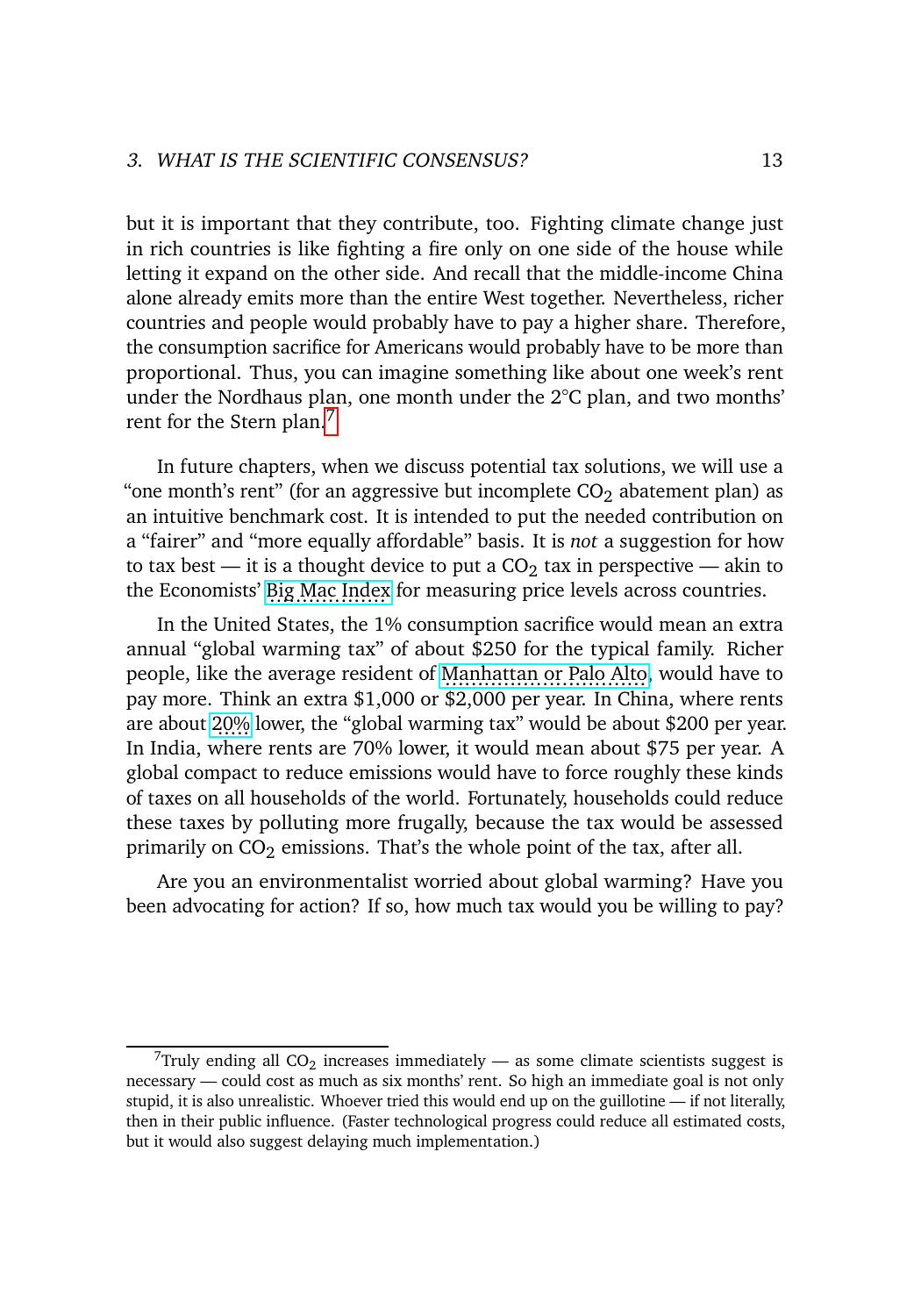### **4 What are the Right Model Parameters?**

#### **How Do We Value Future Generations' Welfare?**

Remarkably, the biggest disagreement between advocates of lower and higher  $CO<sub>2</sub>$  taxes (from Table 4) has nothing to do with uncertain or contentious scientific forecasts. Instead, it is about the previously mentioned parameter that is almost entirely philosophical and subjective: how should humanity value the welfare of future generations — not just in 100 years, but in 200 or 300 years?

In the model, the answer to this question enters as the discount rate. Table 6 shows how sensitive the social cost of  $CO<sub>2</sub>$  (i.e., the optimal tax) is to different discount rate assumptions. Reasonable variations in the discount rate can swamp the effects of tinkering with almost all other inputs.

| <b>Assumed Real</b> | Today's \$1  | Best $CO2$ Tax, in 2018-\$/tCO <sub>2</sub> |       |       |       |  |  |
|---------------------|--------------|---------------------------------------------|-------|-------|-------|--|--|
| Discount Rate       | in 100 years | 2015                                        | 2020  | 2050  | 2100  |  |  |
| $0.1\%$             | \$1.11       | \$970                                       | \$966 | \$917 | \$665 |  |  |
| $1\%$               | \$2.70       | \$497                                       | \$515 | \$614 | \$657 |  |  |
| 3%                  | \$19         | \$93                                        | \$104 | \$179 | \$361 |  |  |
| 5%                  | \$131        | \$23                                        | \$27  | \$55  | \$126 |  |  |

#### Table 6. Social Cost of CO<sub>2</sub> By Discount Rate in Nordhaus' Model

Source: Nordhaus, [Nobel Lecture,](https://www.aeaweb.org/articles?id=10.1257/aer.109.6.1991) American Economic Review, 2019, 109 (6): 1991–2014, p.2006. See also [IAWG, Feb 2021, Table ES.1.](https://www.whitehouse.gov/wp-content/uploads/2021/02/TechnicalSupportDocument_SocialCostofCarbonMethaneNitrousOxide.pdf)

Nordhaus assumes that any investments to slow climate change must compete with other investments for profitability. If \$1 today can be expected to earn \$100 (inflation-adjusted) in 100 years when invested in the stock market, then the same return should be required when investing \$1 to reduce climate change — i.e., it should avoid damages of \$100. This \$100 was chosen because it happens to be close to the historical average inflation-adjusted rate of return per year after taxes (about 5%).<sup>[8](#page-25-0)</sup>

 $8$ \$1 · (1 + 4.75%)<sup>100</sup> – 1  $\approx$  \$100. A fairer number could be \$50, because the after-tax return is much lower than the pre-tax return. On the other hand, some retirement income is usually tax-exempt.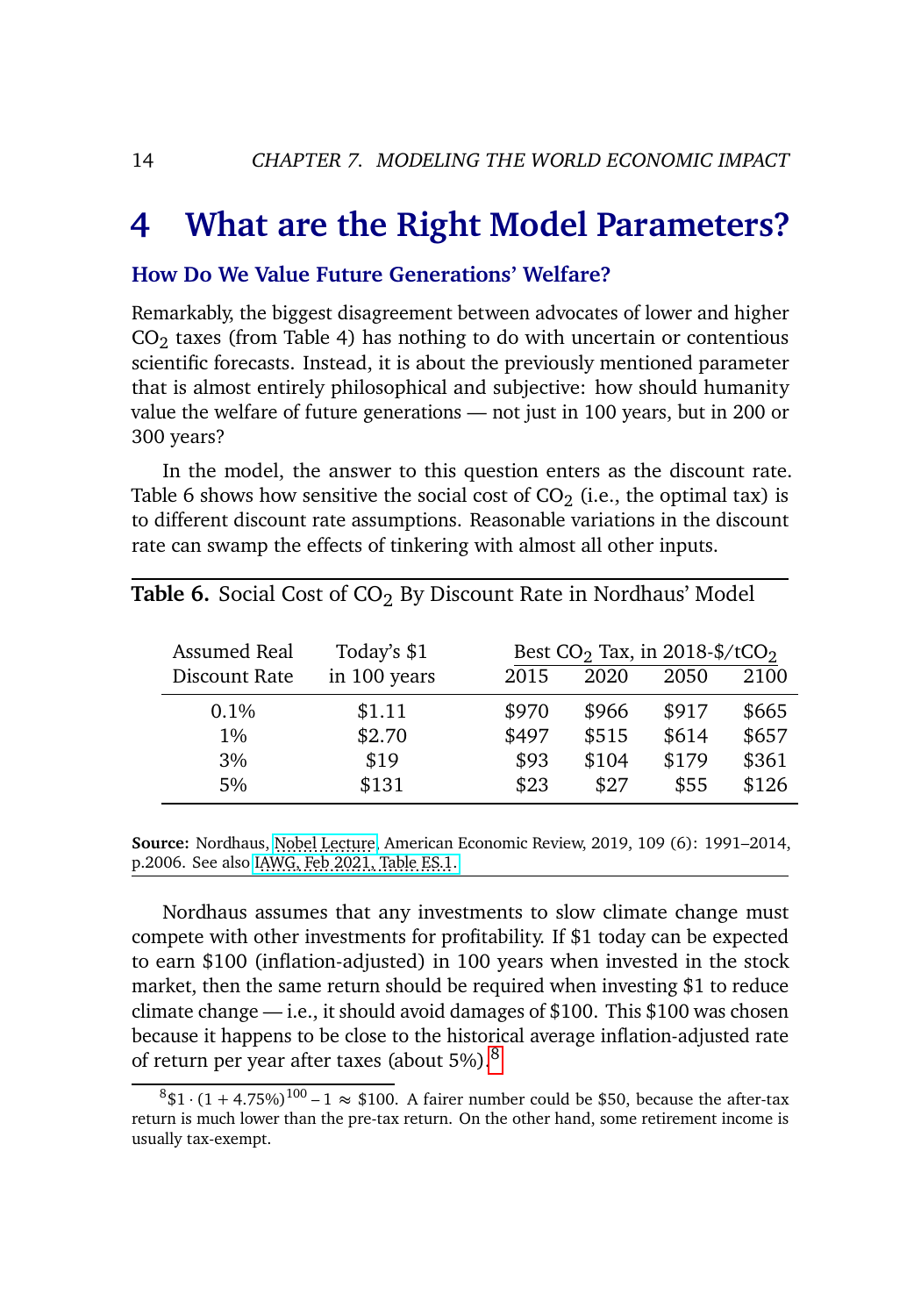#### 4. WHAT ARE THE RIGHT MODEL PARAMETERS?  $15$

Stern rejected this view, arguing that humankind today should treat its future generations more like itself. If \$1 today can avoid \$1-\$3 worth of damages in 100 years, it is good enough to warrant investing this \$1 today. His inflation-adjusted discount rate view lies thus somewhere between 0.1% and 1.5% per year.

#### **The Ethical Choice?**

The knee-jerk reaction is that Stern offers the ethical answer and Nordhaus the egotistical answer — that is, people today should take as good care of future generations as of their own generation.<sup>[9](#page-25-0)</sup> Humanity should be the stewards of the planet for its children! This ethical high ground is also why the Stern report intuitively appeals to a lot of people — including many scientists. But is it really the *ethically* correct choice?

Despite two world wars, the average American now has an inflationadjusted income (GDP) that is about [six times](https://ourworldindata.org/economic-growth) higher than it was 100 years ago. The trends in other parts of the world was [similar.](https://ourworldindata.org/grapher/maddison-data-gdp-per-capita-in-2011us-single-benchmark) It is a reasonable guess that in 200 years (about six generations), the average person will earn about 30 times (in real inflation-adjusted terms) as much as the average person today. Would it really be so unethical if these future workers would earn a standard of living only 20 times higher than our own rather than 30 times i.e., if climate change caused by our current actions were to rob them of, say, one-third of what they would otherwise earn? With six times more income, they will be able to afford or remedy more damages than we can.

The consensus among economists today is that it was Nordhaus who got the discount rate right. However, many of the same economists also believe that Stern's steeper tax recommendations are better than Nordhaus' for reasons that are not explicit in either original base model — such as uncertainty about the future climate and the possibility of climate catastrophes. We will come back to this issue.

There is also a more practical aspect to consider. Self-interest limits what is politically viable. [Miles' Law](https://en.wikipedia.org/wiki/Rufus_Miles) says that "where you stand depends on where you sit." Recall our warning from the previous chapter that even good taxes can create winners and losers. Even if the sum of humanity today and humanity in the future may collectively be better off, it is the case that all the losers

 $9$ Both the Nordhaus and the Stern discount rates are sketches of what they actually use. The real deal requires a lot of detailed economics.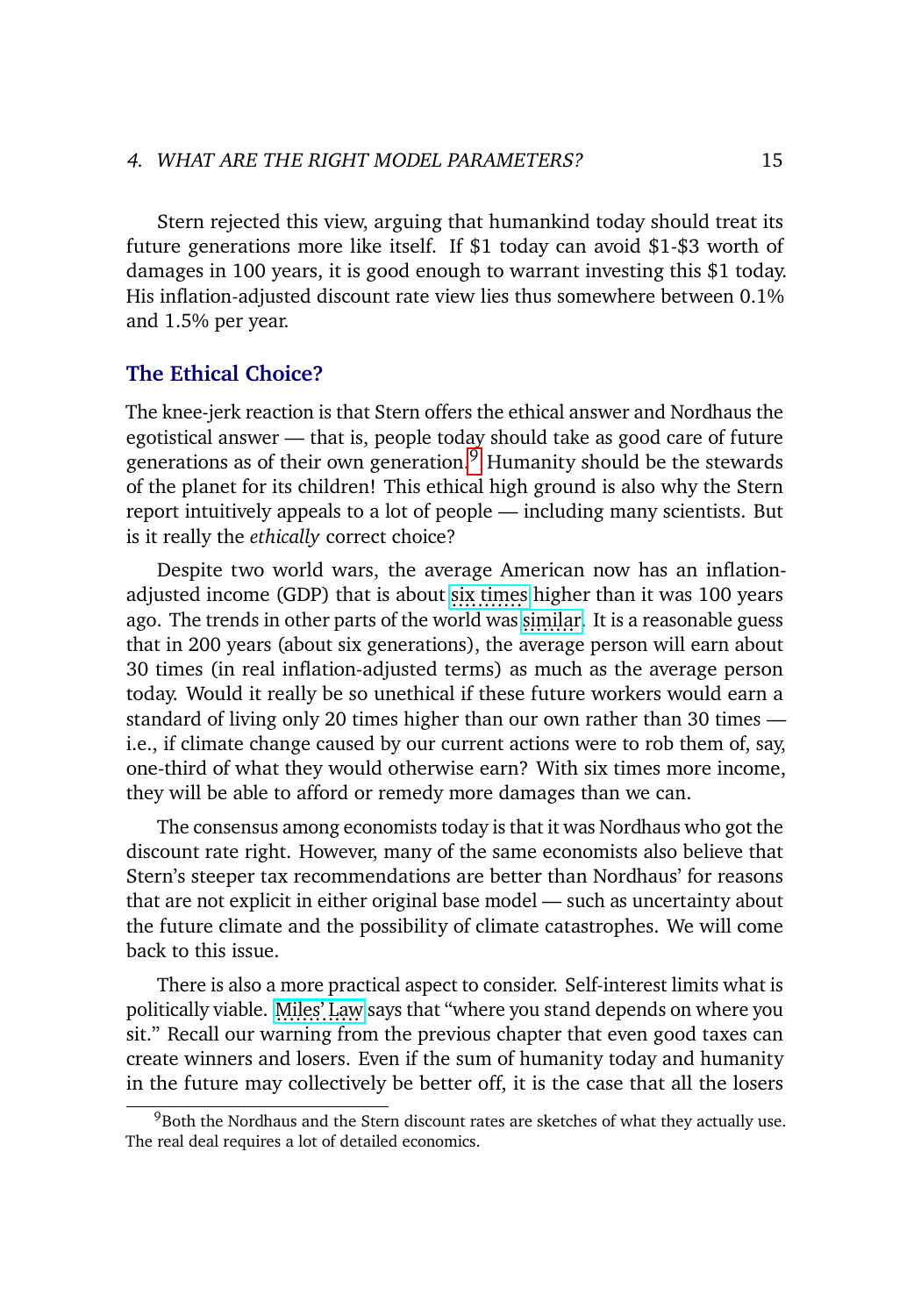(those who will sacrifice to a  $CO<sub>2</sub>$  tax) are alive today and all the winners (those who will benefit) will be alive in the future. This lopsidedness makes it difficult to build support among the living today to agree to sacrifice. Even the grandchildren of the distant future have not been born yet.

Take a quick self-test. How much would you be willing to sacrifice today to prevent the world's great-great-great-great-great grandchildren from "suffering" in the sense of only having 20-times more than you vs. having 30-times more than you? If you answered "a lot," write a check for one month's rent now made out to great-great-great-great-great grandchildren. (This covers your necessary contribution just this year on behalf of generations 200 years from now. You will have to write it again next year, of course.) Stare at it for a while. If you are still ok with sending it, you are consistent. If you are not, you are probably in the majority — justifying to yourself that other people should pay for lowering  $CO<sub>2</sub>$  emissions, just as long as it is not you. After all, was it really your fault or that of some anonymous oil barons? The average American is [willing to pay about \\$1/month](https://www.cato.org/blog/68-americans-wouldnt-pay-10-month-higher-electric-bills-combat-climate-change) in higher electricity cost, not \$500/month.

#### **Adaptation**



But you can't blame everything on global warming!

global warming. Simply put, scientists today can only guess what the damage will be. There are no certainties. What makes the damage function so difficult to forecast is the role of adaptation. Bjorn Lomborg's book [False](https://www.amazon.com/False-Alarm-Climate-Change-Trillions/dp/1541647467) [Alarm](https://www.amazon.com/False-Alarm-Climate-Change-Trillions/dp/1541647467) is highly controversial and provocative, but it makes

Another such subjective parameter in the Nordhaus model is the damage from

many good points, too. It points out that some alarmism has been naïve because "the stories assume that while the climate will change, nothing else will." Like most economists (including us) and unlike many other scientists, Lomborg has a lot more faith in human inventiveness when their own hides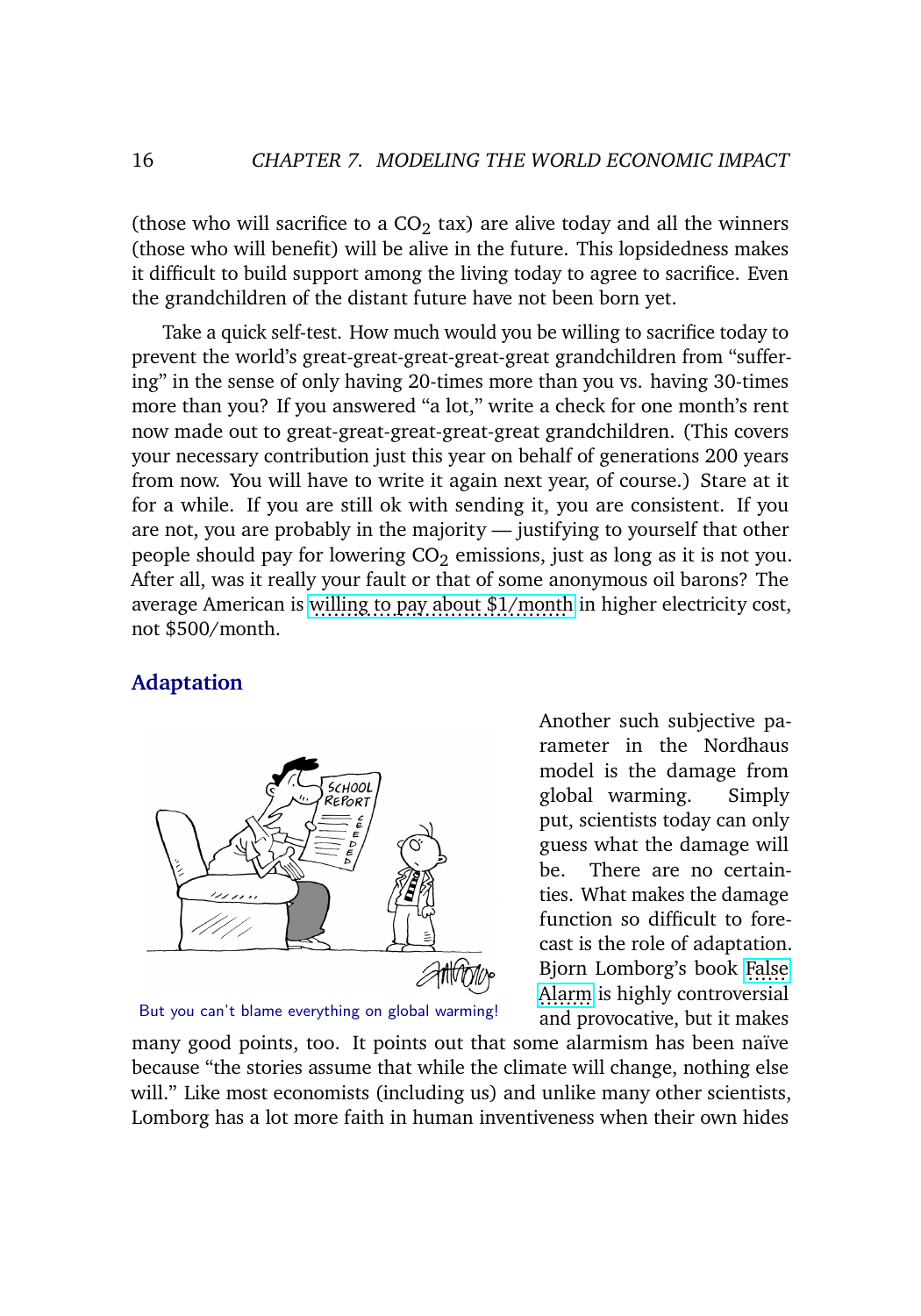are at stakes (and a lot less faith when it comes to the capabilities of real-world governments to make the best choices).







Historically, Lomborg and the economists have been more right than wrong — though this is no guarantee that this will also be the case in the future. Other scientists and environmental activists have consistently underestimated humanity's ingenuity. In one of Lomborg's examples, he shows that deaths from climate-related catastrophes have not increased but decreased markedly over recent decades (Figure 7). Even though global warming has probably increased the strength and frequency of storms, these storms have caused not more but less harm. When you watch news about how climate change has brought about the latest stronger hurricanes or cyclones, just remember that not that long ago, these storms used to kill many millions of people every year. Today, it's "only" a few hundred thousand (too many, of course). Over time, people have learned and will continue to learn how to improve weather forecasts and how to protect themselves with better escape plans and stronger structures. If the world and shore-dwellers become wealthier, expect less harm, not more.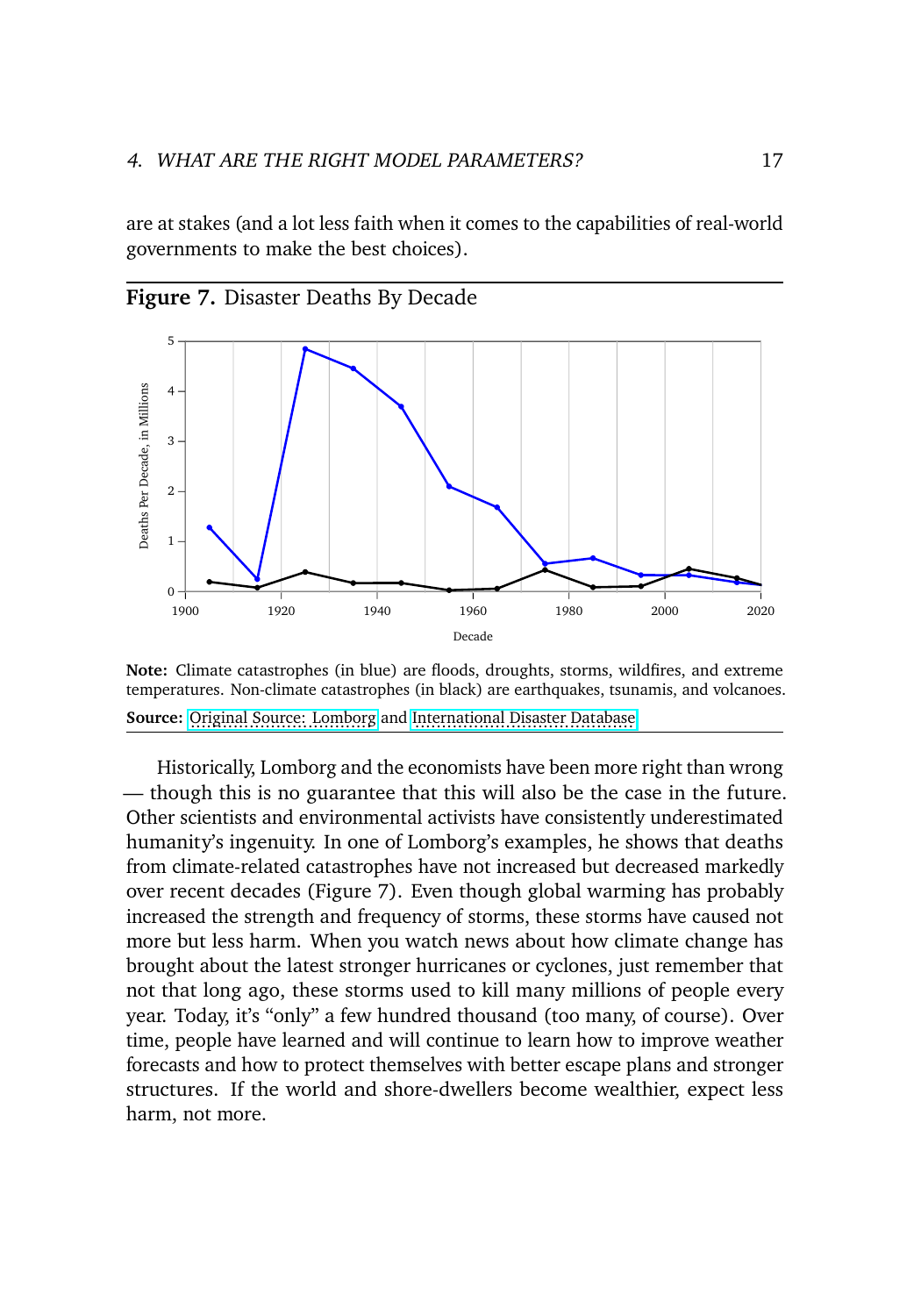#### **Innovation**

Activists also often fear that global warming will devastate crops. This factor is often the biggest component of the damages incorporated into IAMs. However, there may be much less crop damage than they fear. There is a new potential adaptation. Geneticists can now alter crops to take better advantage of higher  $CO<sub>2</sub>$  levels and warmer temperatures. Engineered plants could require less water, fertilizer, and pesticides, and be more nutritious and healthy, to boot. Innovations could even increase agricultural output as the world warms. Obviously, this is also still a guess. We are not sure whether this will succeed until we try it.

The relevant subjective parameter in the Nordhaus model is the rate of technological innovation. Innovation can be thought as another form of adaptation. New technology contributes to making our children richer than us. This helps to pay for mitigation of and adaptation to climate change.

Is the relevant technological growth slowing down or not? [Some scientists](https://press.princeton.edu/books/paperback/9780691175805/the-rise-and-fall-of-american-growth) have argued that the low-hanging fruits of technology innovation have already been picked, and therefore future growth rates will be slower. [Other scientists](https://wwnorton.com/books/the-second-machine-age/) argue that innovations in fields such as biotechnology and artificial intelligence will keep the economy growing at historical rates. It's not clear.

In the two areas most relevant to climate change, energy and biotechnology, the evidence suggests that technological innovation is going strong. These innovations will likely eliminate most  $CO<sub>2</sub>$  emissions from the energy sector and beyond. The main question is when — sooner or later?

The faster relevant technological progress occurs, the less pain the cleanenergy transition will create. Almost all interested scientists agree that civilization should invest heavily in relevant technology and R&D. This could accelerate its progress at a cost that is relatively low. But here is a problem. As we explained in the previous chapter, the faster the pace of innovation, the more we should *not* implement new technologies now, but wait just a little longer. In the extreme, if technological progress (especially in energy technology) is fast enough, humanity may even be better off doing nothing today but subsidize and accelerate research progress and start implementing only in a decade or later. But what if scientists have miscalculated and the technology will not improve as fast as we forecast?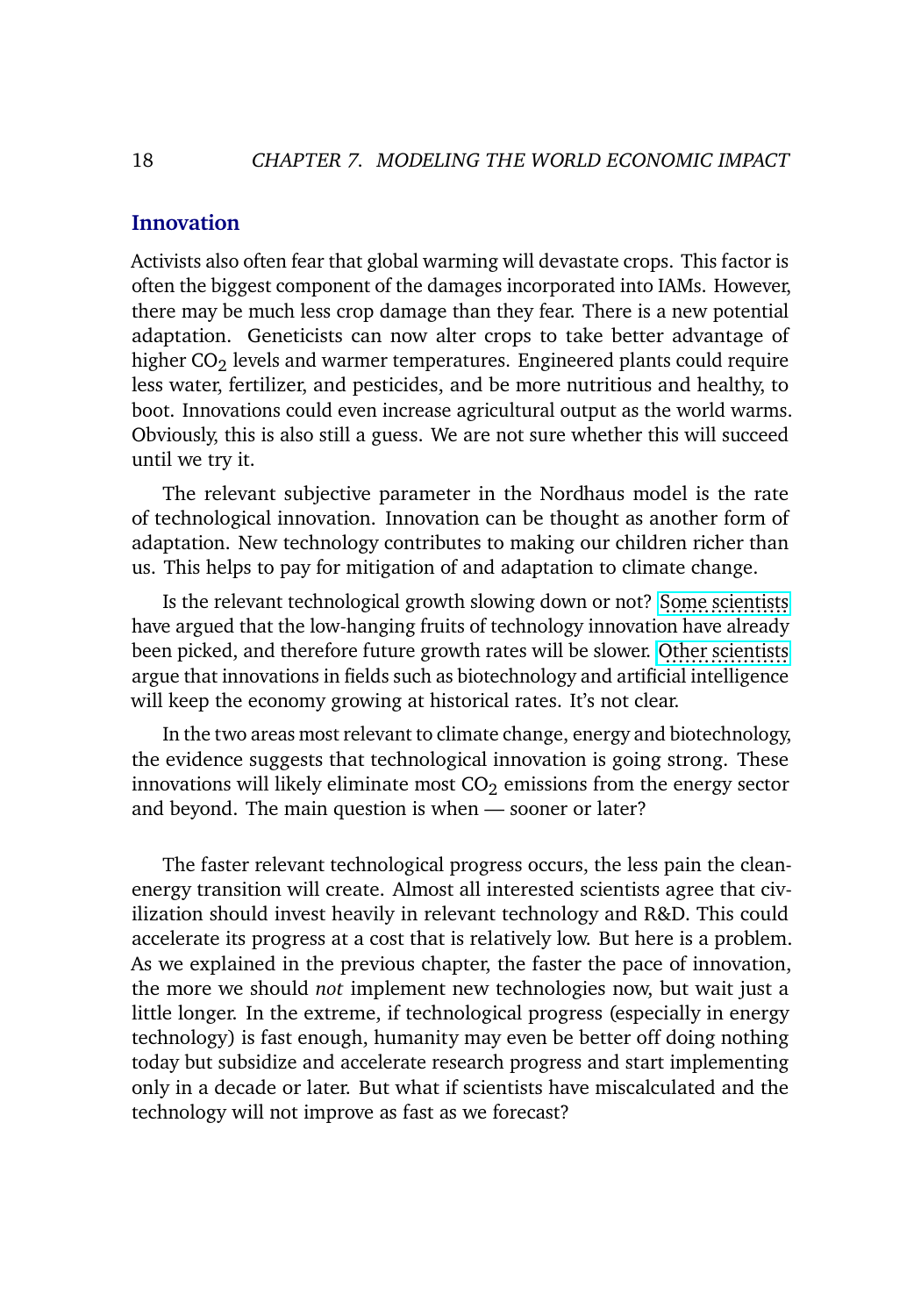#### **Catastrophic Scenarios**

Many first-generation integrated assessment models had not incorporated uncertainty and risk. They can be thought of as working with expected scenarios. Newer models have become better. They base the case for steeper  $CO<sub>2</sub>$  taxes as much on the potential for worse-case outcomes as on the most likely outcome. We share their concern. As we pointed out in Chapter 4, our worst fears are not about the likely outcomes and they are not even about a typical "worse-than-expected" outcome. Instead, they are about unknown and unknowable outcomes such as  $CO<sub>2</sub>$  sinks that could suddenly be exhausted or feedback loops or tipping points that we do not know about.

The IAMs have always asked the question about what fossil-fuel tax should we bear today, and they now involve also some worse-case scenarios. But we believe that they need to go further and explore a second question: how much should the world invest today to be ready to react tomorrow? There are events that can not be foreseen today. What if humanity triggers some runaway warming process that had not been triggered for millions of years? What if a supervolcano were to erupt, an asteroid were to hit Earth, or Sun activity were to diminish or flare up? Do we want scientists to be ready to reduce billions of casualties?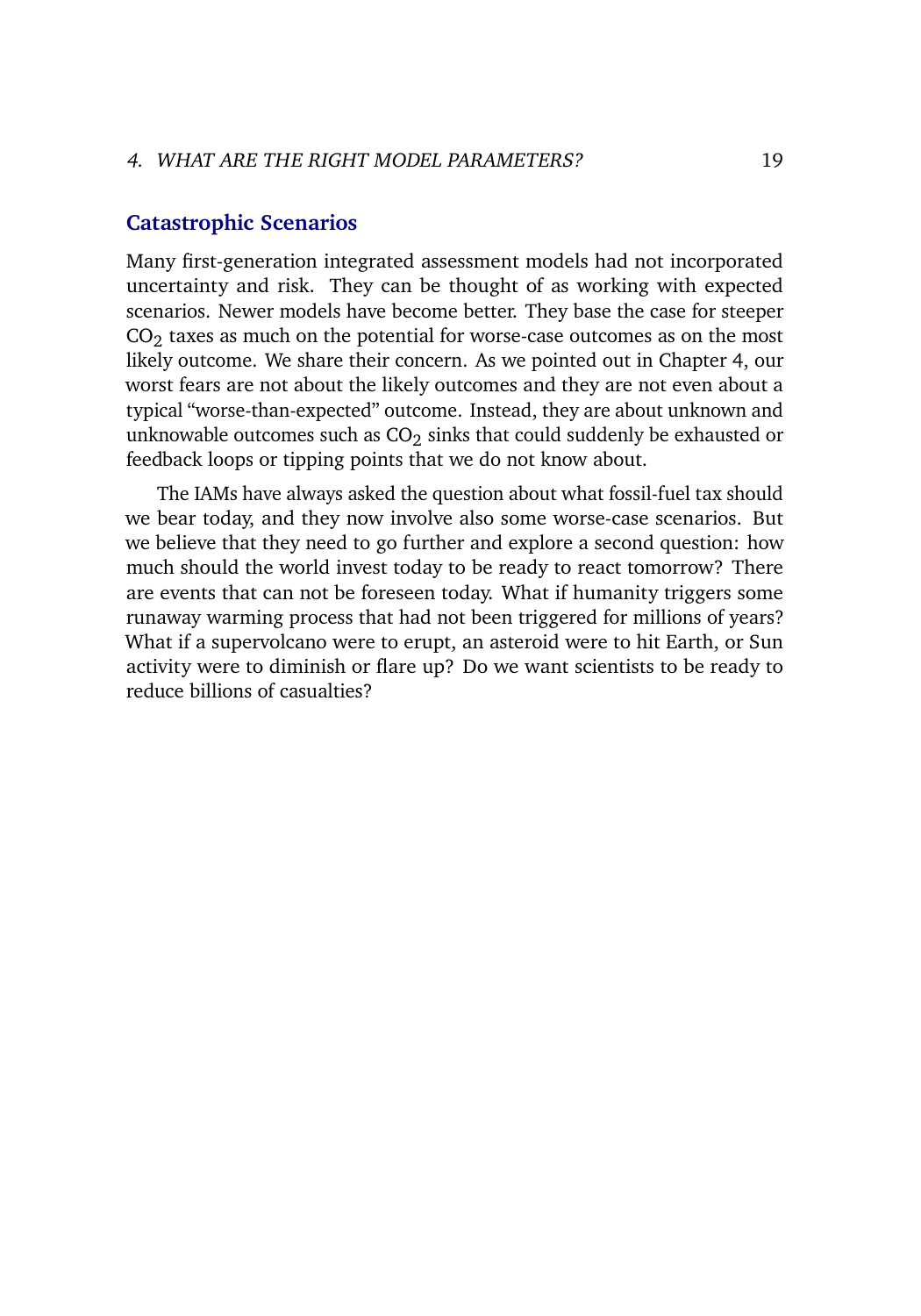### **5 What Else Should Be in the Model?**

Models are models — simplified constructs to help scientists understand interesting phenomena. What else could have been put into the models?

#### **Why Is Population Not a Policy Variable?**

Our book started with explaining how population is the elephant in the room, having exploded from 1.6 billion people at the beginning of the twentieth century to 8 billion in 2022. But the integrated assessment models largely ignore how the climate or public policies can influence population growth.

There are good reasons for this omission. It is not even conceptually clear how to deal with population growth. For example, should social welfare be measured in per-capita terms or in total population terms? Should the world be considered better or worse off with 15 billion (possibly poor) people than with 1 billion (possibly wealthier) people? What is the lost welfare attributable to people who were never born? If harm were to be apportioned, should people with more children pay higher taxes to cover their children's future  $CO<sub>2</sub>$  emissions?

We do not have answers to any of these thorny questions. But our lack of answers does not render the questions any less important.

#### **How Does the Model Take Account of Income Inequality?**

In the previous chapter, we pointed out that pollution taxes creates winners and losers. Without emission reductions and a warming planet, some areas of Canada and Russia will become more habitable; other like the Sahel will become uninhabitable. Over the spans of decades, many of those negatively affected by climate change will migrate, itself a form of adaptation. Over centuries and millennia, even distant migration has been not the exception, but the rule. Of course, migration is also often accompanied by human misery — some short-term, some long-term.

Most of the harm from climate change will squarely fall on the poor and on poorer nations. Climate change is really only of second-order importance to the rich. They can adapt. They can move or emigrate. The United States can slow the future disappearance of Florida to rising seawater with appropriate water barriers — just as the Dutch have done for centuries — and, if this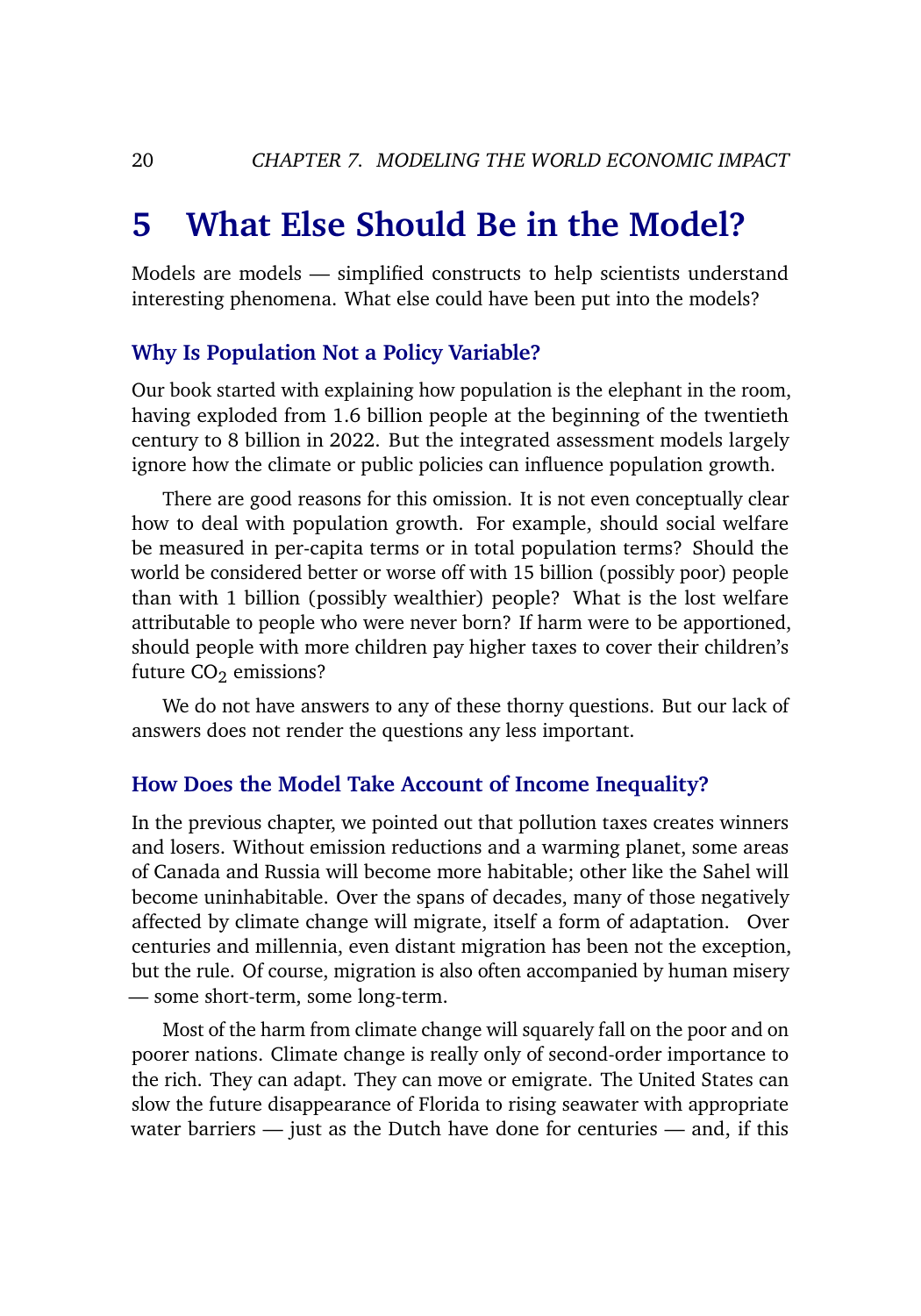fails, Floridians can move. Inhabitants of hotter states can buy more air conditioners.

Such easy adaptation is not available to residents of the Indian subcontinent and Sub-Saharan Africa. Not only will the homes of millions of Bangladeshis likely be submerged, but most of northern India may lose its reliable water supply as the Himalayan glaciers shrink. The African countries in the Sahel could similarly become uninhabitable (unless the rain patterns were to change, as they have in the past). Neither Indian nor African countries will likely be able to afford to move most of their populations to more hospitable environments. And where would they go, anyway? The rich countries have raised many barriers to reduce the inflow of poor immigrants. How should they deal with a few billion immigrants from different cultures?

**anecdote**

"The disgusting irony of all of it is that the billionaires who have created this global atrocity are going to be the ones to survive it. They are going to be fine while we all cook to death in a planet-sized hot car." — Sarah Silverman, comedian.

(PS: In fairness, not just the billionaires but all of civilization has benefited.)

#### **Spending Alternatives**

Ironically, the strongest ethical arguments *against* fighting global warming also concern the global poor today — and they make us very uncomfortable. These arguments have again been best articulated by Bjorn Lomborg. Let us explain why we find them as [inconvenient a truth](https://en.wikipedia.org/wiki/An_Inconvenient_Truth) as climate change itself.

The United Nations estimates that almost 1 billion people live in [extreme](https://www.un.org/millenniumgoals/poverty.shtml) [poverty](https://www.un.org/millenniumgoals/poverty.shtml) today, defined as living on less than \$2 per day. It costs only [\\$0.80/day](https://sharethemeal.org/en/faq.html) to feed a child in a poor country. For a small fraction of the funds proposed to address climate change, the world could eliminate all global child malnutrition. We could lift everyone out of extreme poverty for about \$100 billion per year — about 5–10% of what the Paris Agreement demands we spend not to stop but just to slow down global warming by a 0.5°C.

Or take malaria, which kills about 400,000 people and cripples about 200 million people per year. One may quibble about whether [eradicating](https://www.cfr.org/backgrounder/can-malaria-be-eradicated) [Malaria](https://www.cfr.org/backgrounder/can-malaria-be-eradicated) would cost \$50 billion or \$100 billion *one time* — but would eradicat-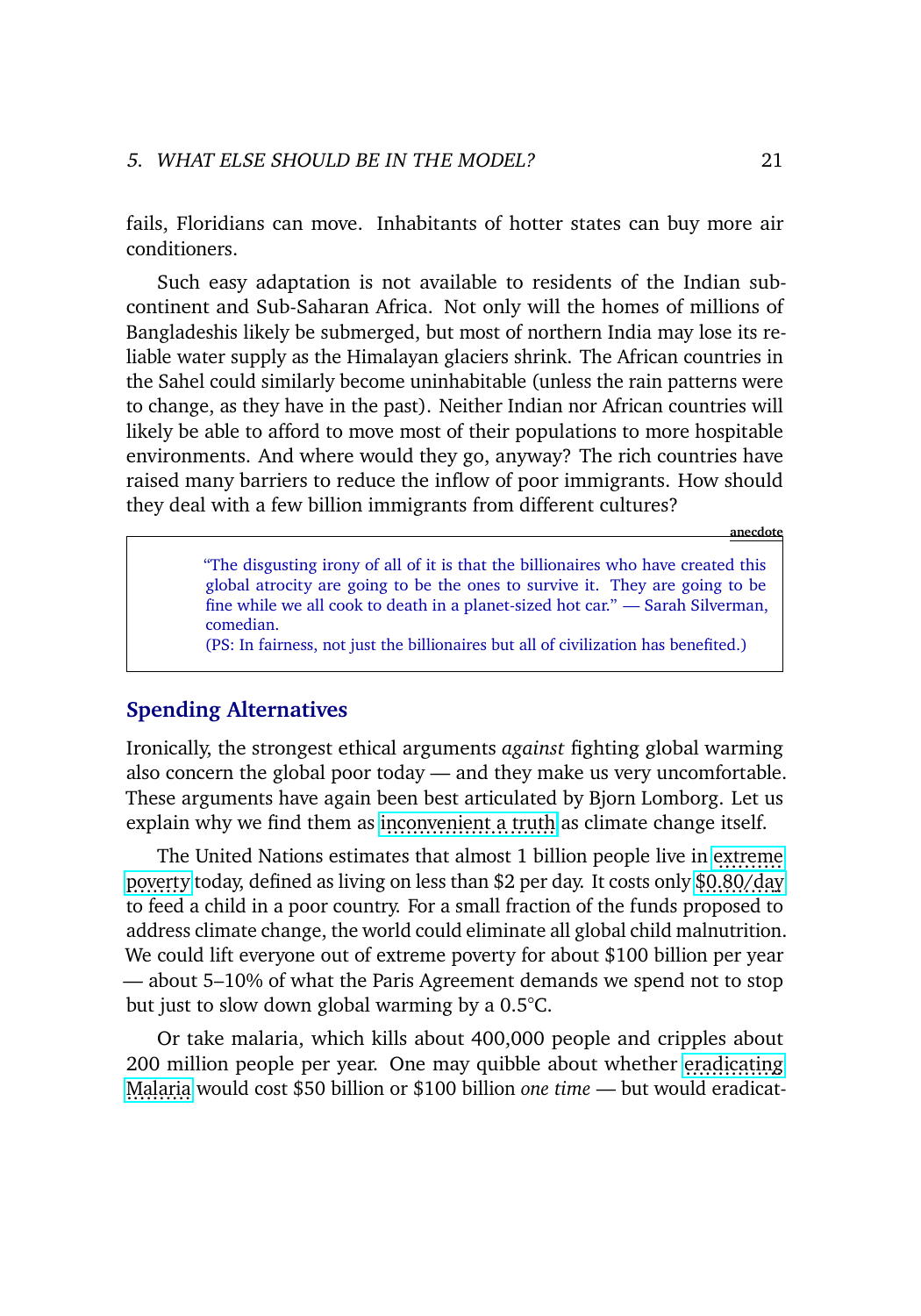ing malaria not give humanity more bang for the buck than 0.1°C less global warming?<sup>[10](#page-25-0)</sup>

#### **Who Cares?**

An even more uncomfortable question to ponder is why the rich people and nations of this world are not already spending a lot more money on charity today — regardless of how much the world should be spending on climate change. Why does it have to be just a few philanthropists (such as Bill Gates and Warren Buffet) who have stepped in and taken this task onto themselves, while we, the people, have failed? We can only characterize this failure as a great collective shame of the human race. (The ethicist [Peter Singer](https://petersinger.info/) has a lot more to say on this subject.)

### **6 What Have We Learned from IAMs?**

Winston Churchill famously said "[that democracy is the worst form of Govern](https://winstonchurchill.org/resources/quotes/the-worst-form-of-government/)[ment except for all those other forms that have been tried.](https://winstonchurchill.org/resources/quotes/the-worst-form-of-government/)" The same holds true for integrated assessment models. What are the alternatives? Intuitive back-of-the-envelope modeling is less likely to offer sensible quantitative  $CO<sub>2</sub>$ tax prescriptions. Assuming that "there is no problem" is also an integrated assessment model, though a very bad one, contradicted by the evidence. So is assuming that "the world will come to an end unless humanity fundamentally restructures and makes climate change its top priority" (which also happens to be an entirely unrealistic proposition). The world will not come to an end. Thus, although IAMs have many deficiencies, they are our best tools for analyzing the collective tradeoffs between economic growth, environmental taxation, and climate change.

Just do not take them too literally please. Despite their complexities, these models remain simplistic sketches of a far more complex world. They give basic conceptual advice on what factors governments should address and at what orders of magnitude. They inform us that a global social cost of carbon-dioxide of say,  $$20/tCO<sub>2</sub>$ , is almost surely below the true social cost of emissions, and that  $$200/tCO<sub>2</sub>$  is almost surely above. The models can

 $10$ Technological progress may allow us to eradicate or alter the specific mosquito that carries malaria for a [pittance.](https://www.nature.com/articles/d41586-019-02087-5) The end of Malaria is in sight.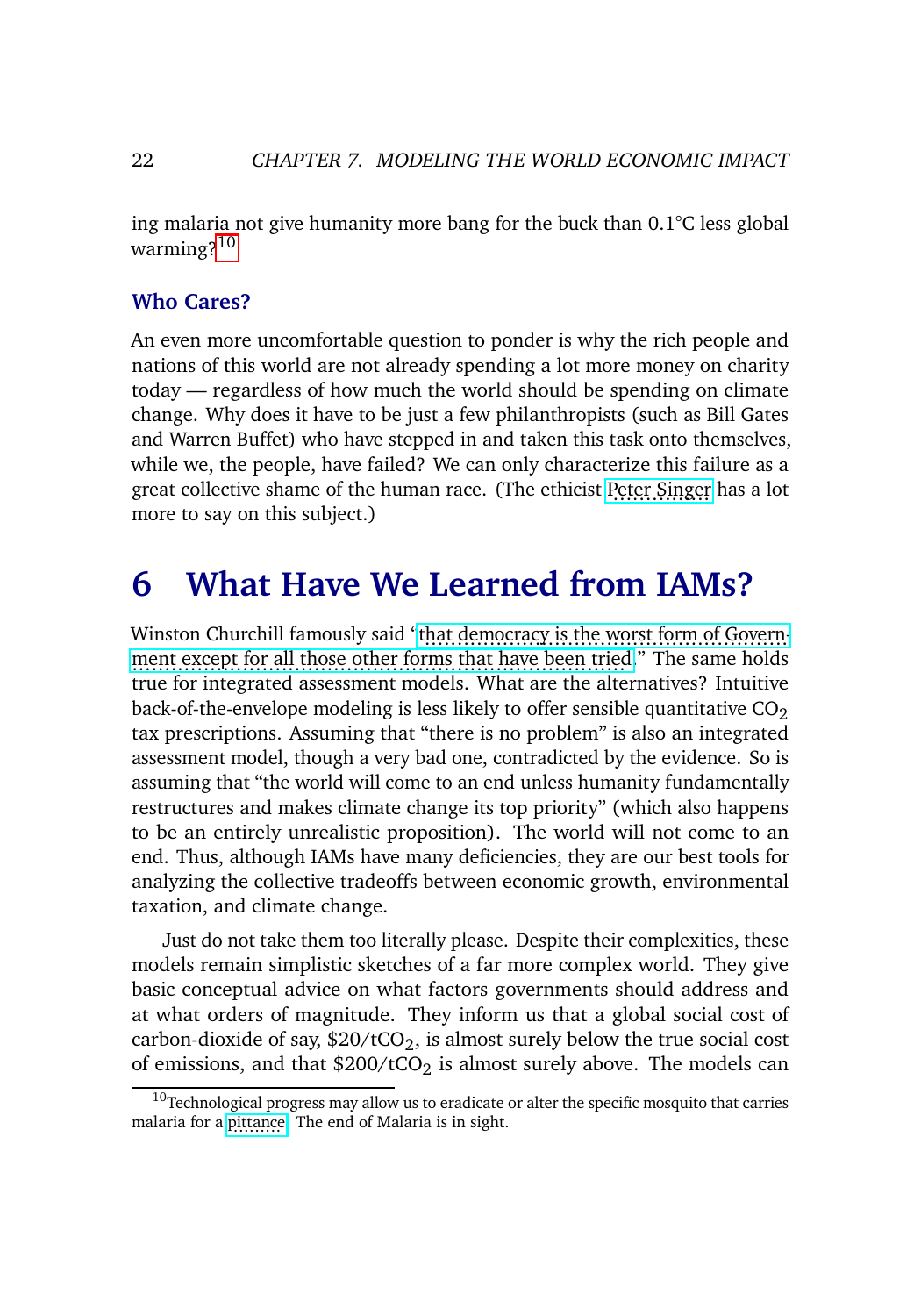confidently tell us that we don't need to debate anything beyond these two extreme price points: The world is better off when it reduces  $CO<sub>2</sub>$  when it costs less than  $$20/tCO<sub>2</sub>$  and it is worse off when it costs more than  $$200/tCO<sub>2</sub>$ . In between, if the population of the world could make active choices, it would have decisions to make. How humanity should be and is making these decisions will be the subject of the next chapters.

A good way to think about integrated assessment models is that they give us very pixelated images of the future. As time goes by, the images will become clearer. Humanity should prepare and plan ahead, and do so a lot more aggressively than it has.

Here is an analogy. Standing on the ocean shore, you see a dark blue something in the distance. Your great fear should be that it is not just clouds but a tsunami heading for you. It could be a false alarm, or it could be real. If you wait until the tsunami is close enough to see it clearly, it will be too late to flee. The smart thing to do now is to walk back to your car and plan your escape route, even if you may not need to start driving it just yet.

However, returning to the theme of our book, the IAMS are also unrealistic to the point of being irrelevant. They contemplate a global decision-maker optimizing a global choice. This is why year after year, everyone talks about idealistic prescriptions, but no one implements them. From our perspective, the models tell us that the world is collectively emitting too much  $CO<sub>2</sub>$ . When any one party reduces their emissions, it has positive effects on the others. Environmentalism is most effective when it is consistent with the interests of each country individually to throttle its emissions.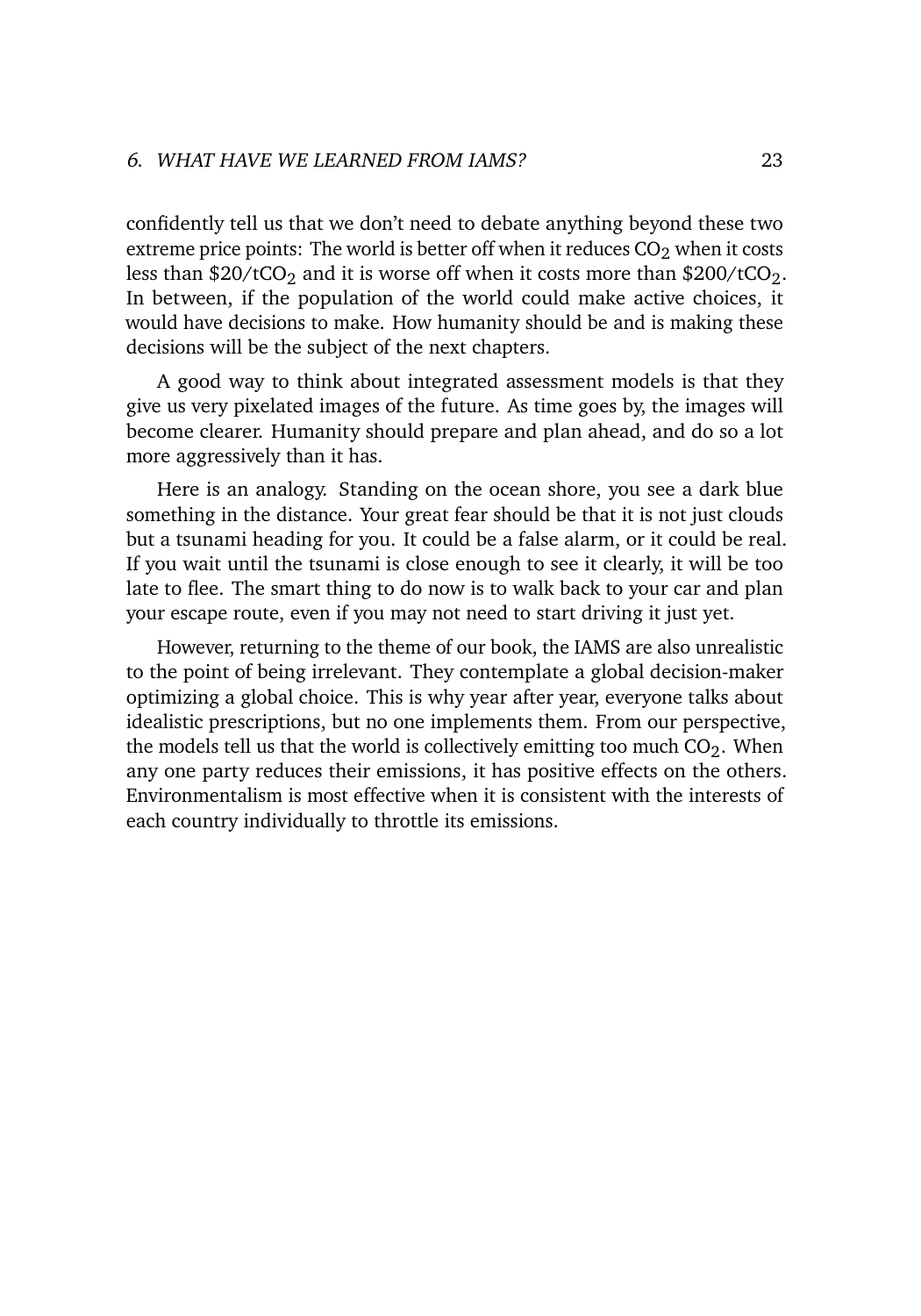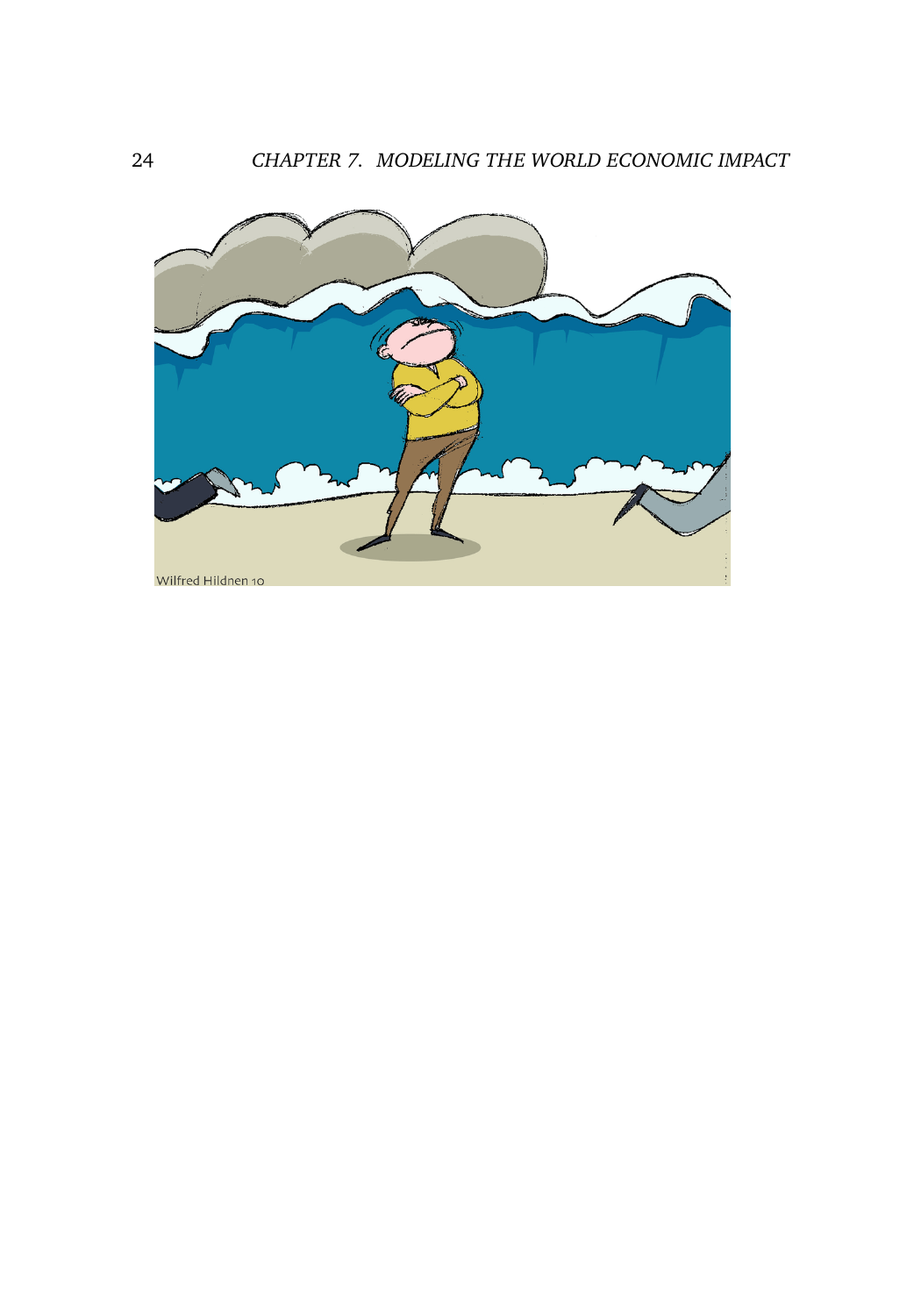### **Further Readings**

#### **Books**

- [Gordon, Robert J.,](https://en.wikipedia.org/wiki/Robert_J._Gordon) 2016, [The Rise and Fall of American Growth,](https://press.princeton.edu/books/paperback/9780691175805/the-rise-and-fall-of-american-growth) Princeton University Press, New York, 2020: A detailed argument that growth will slow because the lowhanging fruit of technology has been picked.
- [Lomborg, Bjorn,](https://en.wikipedia.org/wiki/Bj%C3%B8rn_Lomborg) 2020, [False Alarm: How Climate Change Panic Costs Us Trillions,](https://www.amazon.com/False-Alarm-Climate-Change-Trillions/dp/1541647467) [Hurts the Poor, and Fails to Fix the Planet,](https://www.amazon.com/False-Alarm-Climate-Change-Trillions/dp/1541647467) Hachette Book Group, New York, 2020: A skeptic's view of climate-change mitigation costs, with alternative suggestions for aid. Also, Bjorn Lomborg's [website.](https://www.lomborg.com/)
- [McAfee, Andrew](https://en.wikipedia.org/wiki/Andrew_McAfee) and [Eric Brynjolfsson,](https://en.wikipedia.org/wiki/Erik_Brynjolfsson) 2016, [The Second Machine Age,](https://wwnorton.com/books/the-second-machine-age/) W.W. Norton, New York, 2016. A more optimistic take on technological innovation and economic growth.
- [Sivaram, Varun,](https://www.energypolicy.columbia.edu/dr-varun-sivaram) 2018, [Taming the Sun.](https://www.amazon.com/Taming-Sun-Innovations-Harness-Energy/dp/0262037688) An overview of the solar industry and solar technology.

#### **Reports and Academic Articles**

- Auffhammer, Maximilian, 2018, [Quantifying Economic Damages from Climate Change,](https://pubs.aeaweb.org/doi/pdfplus/10.1257/jep.32.4.33) Journal of Economic Perspectives.
- [Barnett, Michael,](https://wpcarey.asu.edu/people/profile/3490536) [William Brock,](https://en.wikipedia.org/wiki/William_A._Brock) and [Lars Hansen,](https://en.wikipedia.org/wiki/Lars_Peter_Hansen) 2020, [Pricing Uncertainty Induced](https://academic.oup.com/rfs/article/33/3/1024/5735312) [by Climate Change.](https://academic.oup.com/rfs/article/33/3/1024/5735312)
- [Cochrane, John H.,](https://en.wikipedia.org/wiki/John_H._Cochrane) 2021, [Climate Policy Should Pay More Attention to Climate Eco](https://www.nationalreview.com/2021/09/climate-policy-should-pay-more-attention-to-climate-economics/) [nomics.](https://www.nationalreview.com/2021/09/climate-policy-should-pay-more-attention-to-climate-economics/) An advocacy piece on the tradeoff between growth and policies to mitigate climate change.
- Deitz, Simon, and Frank Venmans, 2021, [Are Economists Getting Climate Dynamics](https://www.lse.ac.uk/granthaminstitute/publication/are-economists-getting-climate-dynamics-right-and-does-it-matter/) [Right and Does it Matter?](https://www.lse.ac.uk/granthaminstitute/publication/are-economists-getting-climate-dynamics-right-and-does-it-matter/) Argues that a long delay between emissions and warming leads to optimal carbon prices that are too low and attaches too much importance to the discount rate.
- [Levine, David K.,](https://en.wikipedia.org/wiki/David_K._Levine) 2019, [Global Warming: What Sort of Mess Have We Made?:](http://www.dklevine.com/general/climate.68.pdf) An explanation for economists of the issues with spending too much on climate-change mitigation now.
- [Nordhaus, William,](https://economics.yale.edu/people/faculty/william-nordhaus) 2017, [Integrated Assessment Models of Climate Change.](https://www.nber.org/reporter/2017number3/integrated-assessment-models-climate-change)
- · [Pindyck, Robert S.,](https://en.wikipedia.org/wiki/Robert_Pindyck) 2019, [The Social Cost of Carbon Revisited,](https://www.sciencedirect.com/science/article/abs/pii/S0095069617307131) Journal of Environmental Economics and Management, 94, 140–160.
- Rose, Ashwin et al, [Estimating a social cost of carbon for global energy consumption,](https://www.nature.com/articles/s41586-021-03883-8) Nature. Suggests that global warming will not increase but reduce the net need for global energy.
- [Stern, Nicholas](https://en.wikipedia.org/wiki/Nicholas_Stern,_Baron_Stern_of_Brentford) and [Joseph E. Stiglitz,](https://en.wikipedia.org/wiki/Joseph_Stiglitz) 2021, [The Social Cost of Carbon, Risk, Distribu](https://www.nber.org/papers/w28472) [tion, and Market Failures: An Alternative Approach,](https://www.nber.org/papers/w28472) [NBER WP 28472.](http://www.nber.org/papers/w28472) A critique of standard lower estimates of the social cost of carbon derived from IAMs.